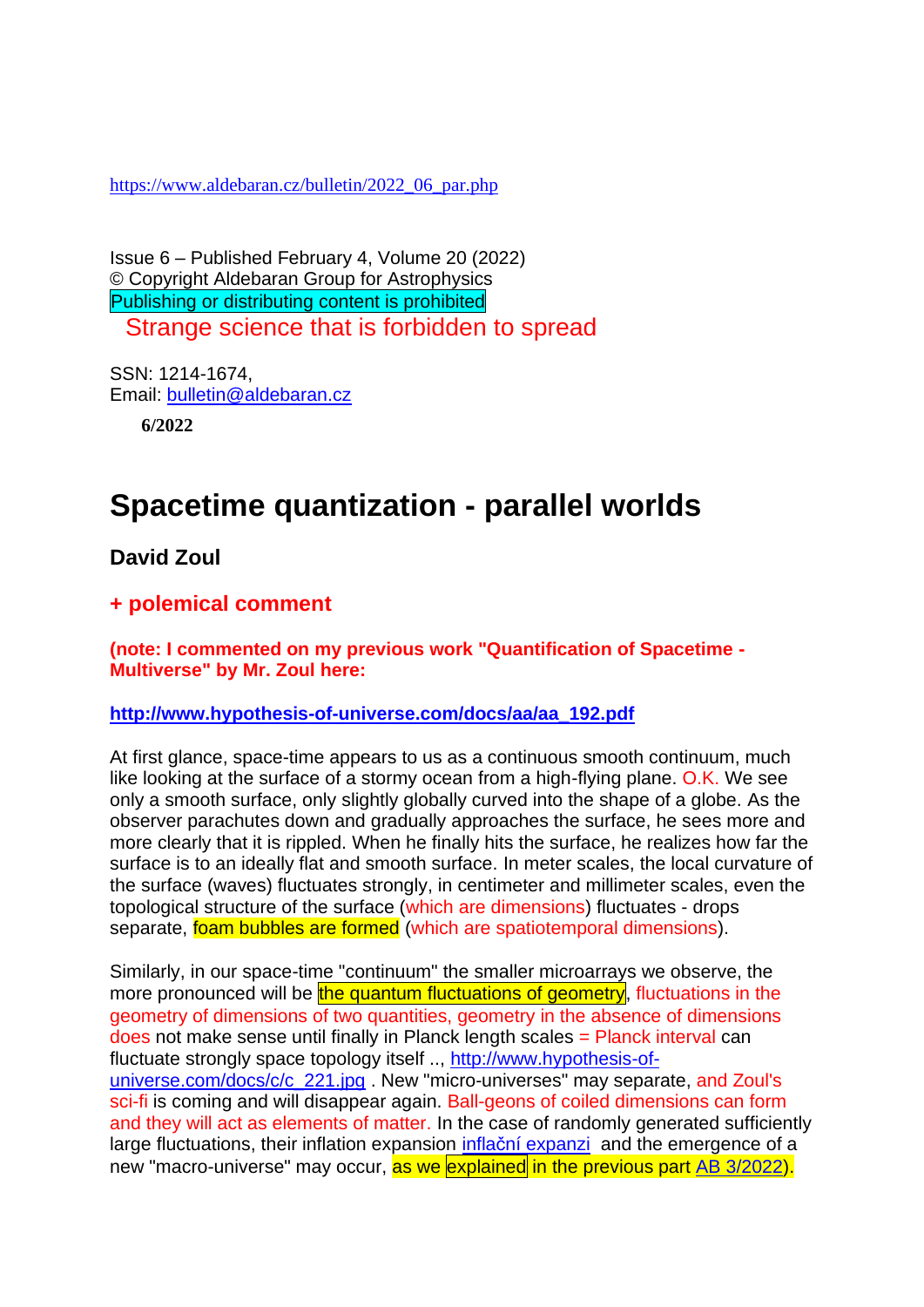Explaining them is completely different than proving…; Even Hell with Devils can be "explained" by an engaging narrative, and you know part AB 3/2022, I also commented on "my explanation". [http://www.hypothesis-of](http://www.hypothesis-of-universe.com/docs/aa/aa_192.pdf)[universe.com/docs/aa/aa\\_192.pdf](http://www.hypothesis-of-universe.com/docs/aa/aa_192.pdf)

Thus, according to quantum geometrodynamics, the seemingly empty vacuum is the scene of O.K's most turbulent microvoils. - spacetime has a kind of "foamy" constantly spontaneously fluctuating microstructure. O.K. My HDV goes on to explain that with this foam, "our Universe" began its genesis after the Big Bang by modifying the curvatures of dimensions **a)** unpacking dimensions and **b)** collapsing dimensions into "exact topological configurations" = packages that have become mass elements and **c)** unpacking the opening foam of the vacuum, ie 3 + 3 D also leads to the physical fields - which are also certain crooked states of 3 + 3 dimensional spacetime, etc., .. as I show my visions in my work HDV.

**You explain "your" fairy tale "(this is not proven) I also explain" my "fairy tale.** With the difference that the reader can never be sure and it will not be whether your fairy tale is more scientific because and only because you describe it in combed beauty and in more elaborate mathematics. Test particles = space-time particles will be ruthlessly tossed in such an environment of  $3 + 3$  chaotic foam dimensions, like our parachutist on a stormy sea.



Obr. 1:Znázornění mikrofluktuací kvantového prostoročasu v dimenzionální redukci

**Obr.** 1: Representation of quantum space-time microfluctuation in **dimensional** reduction [dimenzionální redukci](https://www.aldebaran.cz/glossary/print.php?id=2527)

**Dimensional reduction** - a standard mathematical or physical procedure approximating a certain model by focusing only on certain selected degrees of freedom, while ignoring all other degrees of freedom. \* Simply a Hell **model** with only one cauldron and one devil. For example, we can convert a difficult-to-imagine fivedimensional variety by dimensional reduction (we can also "convert" the  $3 + 3$ dimensional variety of space-time in HDV to packages [http://www.hypothesis-of](http://www.hypothesis-of-universe.com/docs/c/c_423.gif)[universe.com/docs/c/c\\_423.gif](http://www.hypothesis-of-universe.com/docs/c/c_423.gif) ; [http://www.hypothesis-of](http://www.hypothesis-of-universe.com/docs/c/c_421.gif)[universe.com/docs/c/c\\_421.gif](http://www.hypothesis-of-universe.com/docs/c/c_421.gif) for a mathematically easier to grasp structure with a smaller number of dimensions Easier to grasp mathematics for 25 basic particles of matter [http://www.hypothesis-of-universe.com/docs/ea/ea\\_006.pdf](http://www.hypothesis-of-universe.com/docs/ea/ea_006.pdf) also one day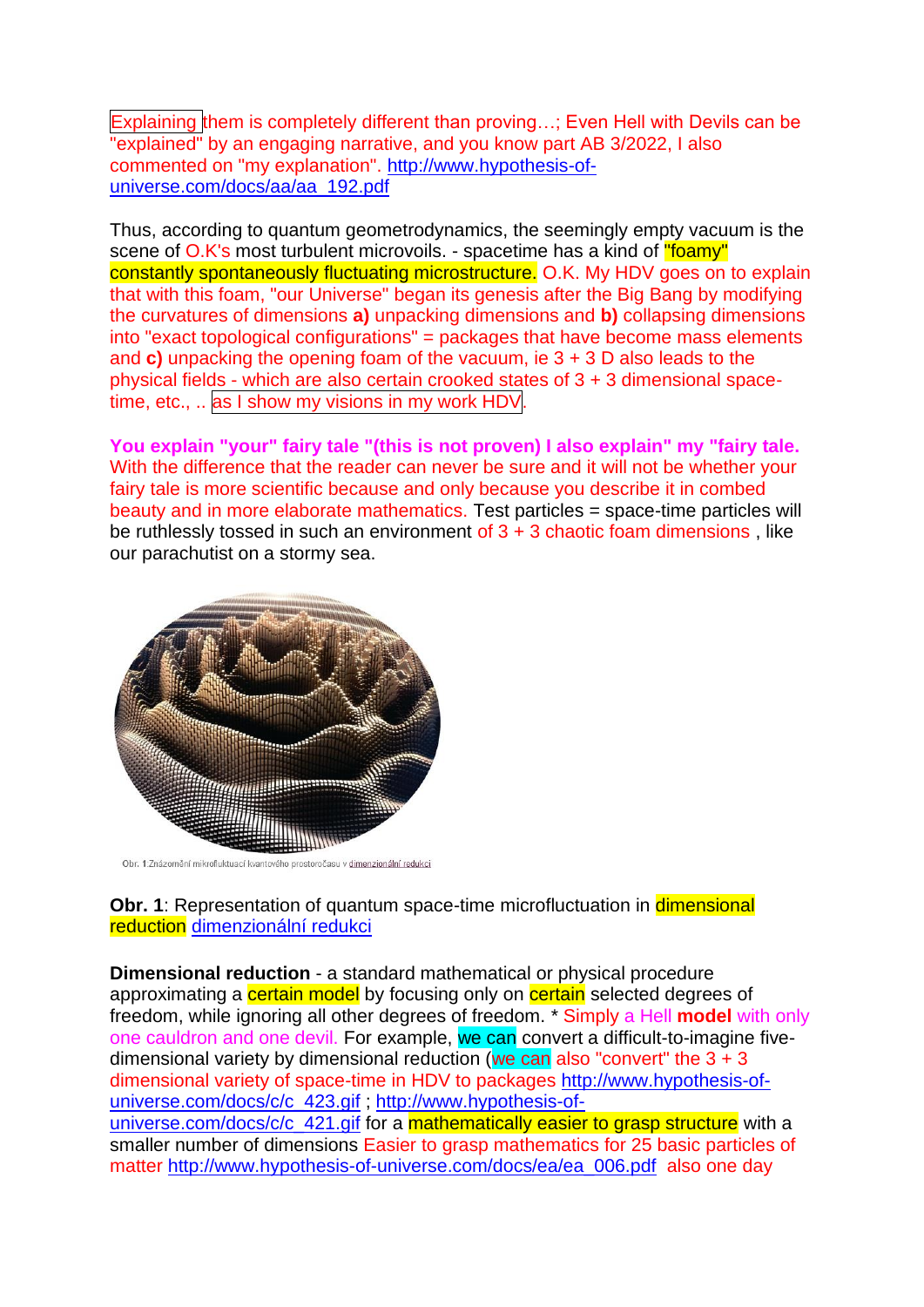### someone will do the tangible math for me

**Killing's vector field** - **introduces**,- "introduces" or **invents, explodes**, fantasizes *Hell with devils* because we need it… for description… description…in differential geometry for the description of spacetime symmetries. Again: Spatio-temporal symmetries appear somewhere and vector fields in differential geometry are "introduced" to describe them. The symmetry of the physical system is described by the Lagrangian and leads to the laws of conservation of certain quantities, ie : symmetry leads to the laws (conservation) .., aha, (integrals of motion - especially energy and momentum) even using curvilinear coordinates and in **curved spacetime**. Again: symmetry even in curved spacetime leads to conservation laws. (?) The Killing vector expresses the components of infinitesimal translation preserving length (socalled isometry). The distribution of the Killing vector at each point of the variety then forms the Killing vector field of infinitesimal isometric generators. That is, Zoula "introduced" the vector field as a generator of isometries, to describe spatiotemporal symmetries... If spacetime has certain symmetry properties (eg spherical, axial or planar) expressed by the existence of appropriate Killing vectors, then a vector can be constructed covariant momentum values, calculated in a coordinate base. Depending on whether the Killing vector is of the temporal or spatial type, this can be interpreted as the law of conservation of energy or momentum. That is: we have introduced an array (in which there is a time or length vector) and this (vector) can be INTERPRETED as the law… aha…;

I am not a physical scholar, but my common sense thinker tells me that there is no balance or law of conservation in the Universe permanently, that the law of conservation is an extreme exception, and that violations of conservation laws are commonplace. In my HDV I promote the principle of alternating symmetries with asymmetries (as a condition of genesis)

**Calibration bosons** - quantum of calibration fields. If we extend the field potentials in a precisely defined way by any scalar function Q, the fields retain their properties regardless of the choice of this function, or the so-called calibration. No measurable quantity must depend on the choice of this or that calibration, neither in classical nor in quantum mechanics - nature is calibration invariant. The transition from one calibration to another is called a calibration transformation. This transformation often requires the presence of new compensating fields, which we call calibration fields, and the quantum of these fields are called calibration bosons. Complementing symmetries into equations is the basic principle of theories (I would add my principle: the principle of alternating symmetries with asymmetries, without which genesis would not exist) built on the transformational symmetries of physical laws so-called calibration theories. That is, the "established" theory "into the Universe."

Vector bosons - calibration bosons with spin equal to 1, for which the function describing individual projections (−1, 0, 1) forms a vector field - hence the name. Usually, however, this term refers to only the quantum of the three calibration fields of the weak nuclear interaction, described by the SU symmetry group (2). We denote these particles by the symbols W +, W−, Z0. They were discovered by Carlo Rubbia and Simon van der Meer in the CERN laboratory in Geneva in 1983, for which they both won the Nobel Prize in Physics a year later.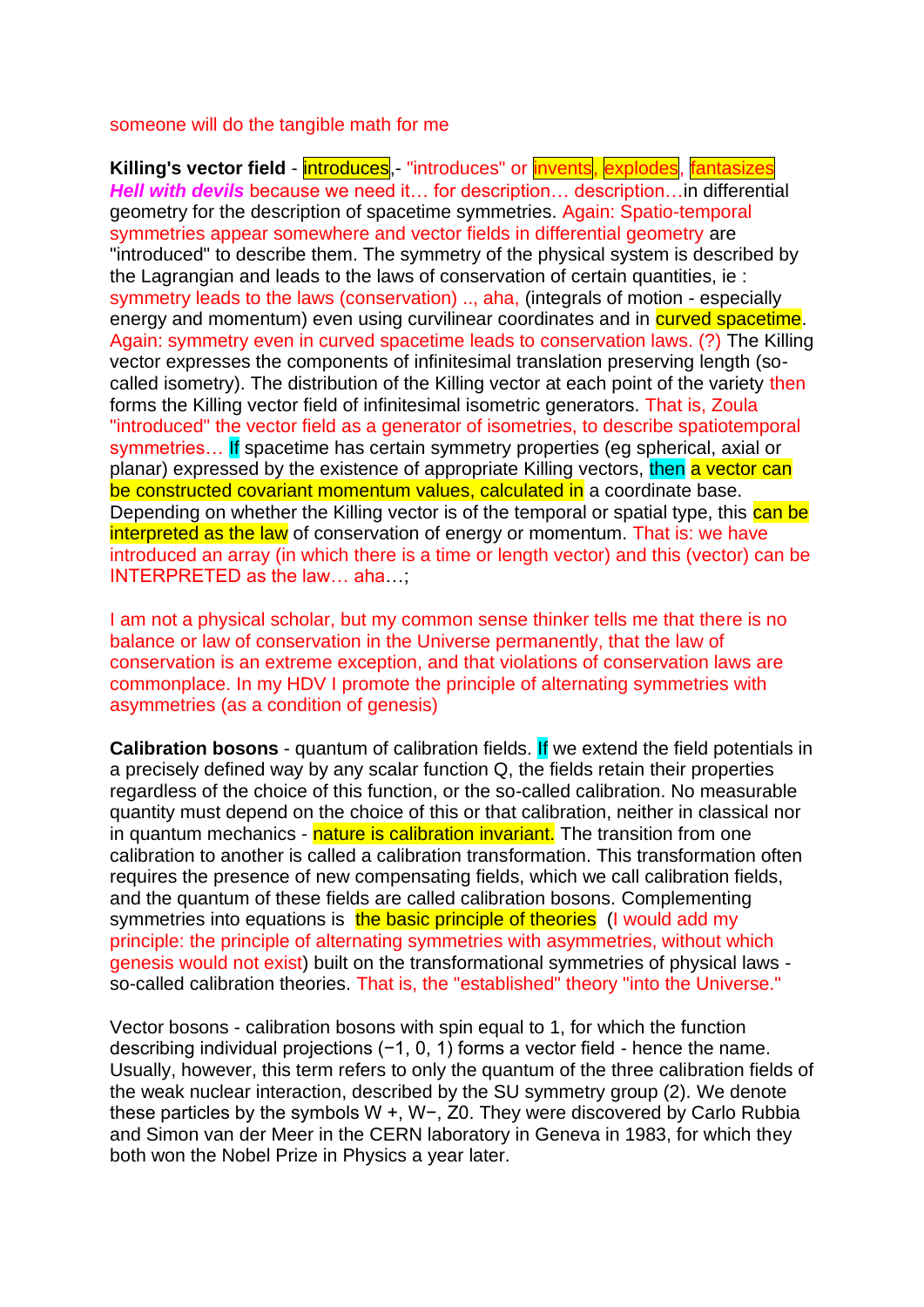# **Quantum vacuum energy**

For example, if we observe a magnetic field of induction B in a spatial region characterized by the dimension  $\ell$ h,  $\frac{f}{f}$  field energy proportional to B2  $\ell$ h3 will be contained there and the time required to measure the field will be ℓh / c. The uncertainty relation ΔE  $\Delta t \gtrsim \hbar$  then gives ( $\Delta B$ ) 2 *lh4*  $\gtrsim \hbar c$ . If we have a cell with side In and therefore area  $\sim$  *lh2*, there will be quantum fluctuations of field strength of the order of  $\Delta B \approx$  (hc) 1/2 / (h2. (1) which Mr. Zoula carefully found out (in the garage) The energy density  $\sim$  mass of the field in a typical cell reaches fantastic values which Mr. Zoula accurately measured (in the garage)  $\rho = (\Delta B) 2 / c2 = h / (c/h4) \approx 5 \times 10^{96}$ **kg / m3.** (2)

Let's repeat this fairy tale: in the garage, Zoula found a density of  $5x10^{96}$  kg / m3, **but where to get so much mass when the whole universe has 10<sup>56</sup> kg of mass?** Utopian density.if we have this density we call **the Planck-Wheeler mass** density, and it is considered to be the limit value of the mass concentration of electromagnetic or gravitational radiation in space-time. The characteristic energy ~ mass per cell will then correspond to the Planck mass Mh = 2.2 × 10−8 kg, ie of the order of 1026 eV. This is several orders of magnitude more than the greatest particle energies recorded so far in cosmic rays, and 17 orders of magnitude more than the rest mass of the heaviest known elementary particles. However, these huge densities are clearly at odds with the very low mean energy density we observe in the current vacuum. (in the garage) However, if we take into account the contribution of gravity to the energy and mass density, then two typical neighboring cells with masses m1  $\approx$  m2  $\approx$  Mh, whose centers are spaced *lh* apart, will have a binding energy during the gravitational interaction.

 $E_{\rm gr} = -Gm_1m_2 / r_{12} \approx -c^2/(\hbar c/G)^{1/2}$ . (3)

Mass defect of two adjacent cells

 $\Delta m_{\rm gr} = E_{\rm gr} / c^2 \approx -(\hbar c/G)^{1/2} = -M_{\rm h} (4)$ 

it is therefore negative and of the same order as the positive electromagnetic mass of both structures. It can locally compensate for the energy of the respective fluctuations. Such locally compensated fluctuations no longer show gravitational attraction with other more distant cells. After such a total compensation of huge picofluctuations, the vacuum  $\frac{\text{can}}{\text{can}}$  really look as we see it (in the garage).

Elementary particles, which are apparently far from elemental, are a kind of collective excitation in the sea involving a huge number of space-time elementary cells (?), Which, however, cancel out everywhere else on average, creating the usual vacuum on a macroscopic scale. That is: matter - particles are excitations of elementary cells

**This succeeded in eliminating** This succeeded in eliminating (by "introducing" another mathematics - "Bulgarian" mathematics) one tricky problem that has plagued physics since the 1950s,, when the QED was formulated, by "introducing" other mathematics ("Bulgarian" mathematics). Although this theory predicts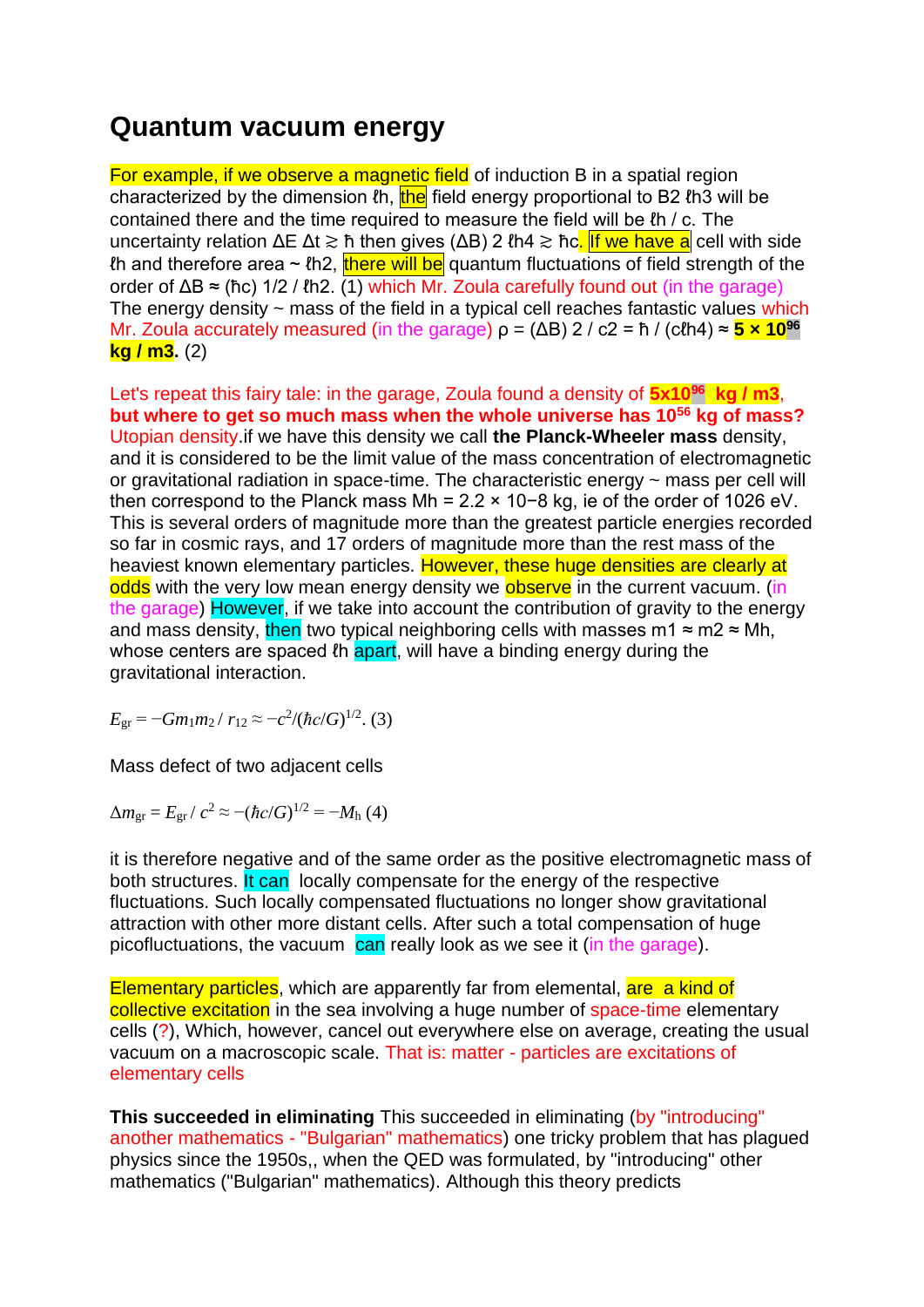electromagnetic phenomena in fantastic agreement with the experiment, its prediction of vacuum energy density differed from the experimentally determined vacuum energy density by a full 140 orders of magnitude, making it clearly the worst prediction in the history of physics. And it is done !



## **Five-dimensional unitary theories**

Between 1921 and 1925, Theodor Kaluza and Oskat Klein introduced a completely new approach to the problem of unifying the gravitational and electromagnetic fields. For a general description of physical reality, they proposed to use **a fivedimensional variety** (in which the space-time [OTR](https://www.aldebaran.cz/glossary/print.php?id=244) is a certain four-dimensional subspace) string theorists proposed  $10 + 1$ . In HDV, I believe in basic  $3 + 3D$  spacetime, while the realization of all material elementary particles requires  $9 + 8$ dimensions <http://www.hypothesis-of-universe.com/index.php?nav=ea>in the hope that the fifth the dimension could express the electromagnetic field. Kaluza and Klein were apparently inspired by the way Minkowski unified the three-dimensional separate electric and magnetic fields by moving to four-dimensional spacetime.

We observe physical spacetime as four-dimensional. No one has examined the reality of whether the time-quantity also has 3 dimensions… so the "excess" fifth dimension (which has no direct geometric meaning) must be disposed of by placing a suitable condition on the five-dimensional geometry. Kaluza originally introduced a relatively artificial requirement of "cylindricality", according to which there should be a one-dimensional group of isometric transformations in a five-dimensional variety; this creates a Killing vector field, [Killingovo vektorové pole,](https://www.aldebaran.cz/glossary/print.php?id=2542) which leads to the fact that a five-dimensional geometric structure can be fully described by the geometry of a fourdimensional hyperplate. Later, Einstein, Bergmann, and Bargmann proposed a different geometric condition: the **closedness (compactness)** of a five-dimensional variety in the fifth dimension. Or closedness = packing extradimensions into  $n + m$ dimensional packages. <http://www.hypothesis-of-universe.com/index.php?nav=ea> abstract idea of "packing" dimensions into n + m balls [http://www.hypothesis-of](http://www.hypothesis-of-universe.com/docs/c/c_283.jpg)[universe.com/docs/c/c\\_283.jpg](http://www.hypothesis-of-universe.com/docs/c/c_283.jpg) A mathematician will always be able to find the "necessary" mathematics at the request of a physicist, see many examples from 100 years of physical science. The five-dimensional variety would then have a topological structure  $M^4 \times S^1$ , where  $M^4$  is Minkowski spacetime and  $S^1$  is a circle, ie the variety would have the shape of a thin tube. If the radius of this tube (compaction radius) is small enough (subatomic dimensions), no macroscopic object can move in the fifth dimension and spacetime effectively appears to be four-dimensional.

**In theory, the parameterization of metrics and the designation of quantities** are chosen without prejudice to generality so as to obtain Einstein's and Maxwell's equations in the usual form. The fifth field variable - the scalar quantity φ - is superfluous in Kaluzov-Klein theory, and Kaluza ruled it out by simply setting it equal to one. Attempts were later made to understand the significance of this scalar field and to give it cosmological significance; Carl Brans and Robert Dicke related this field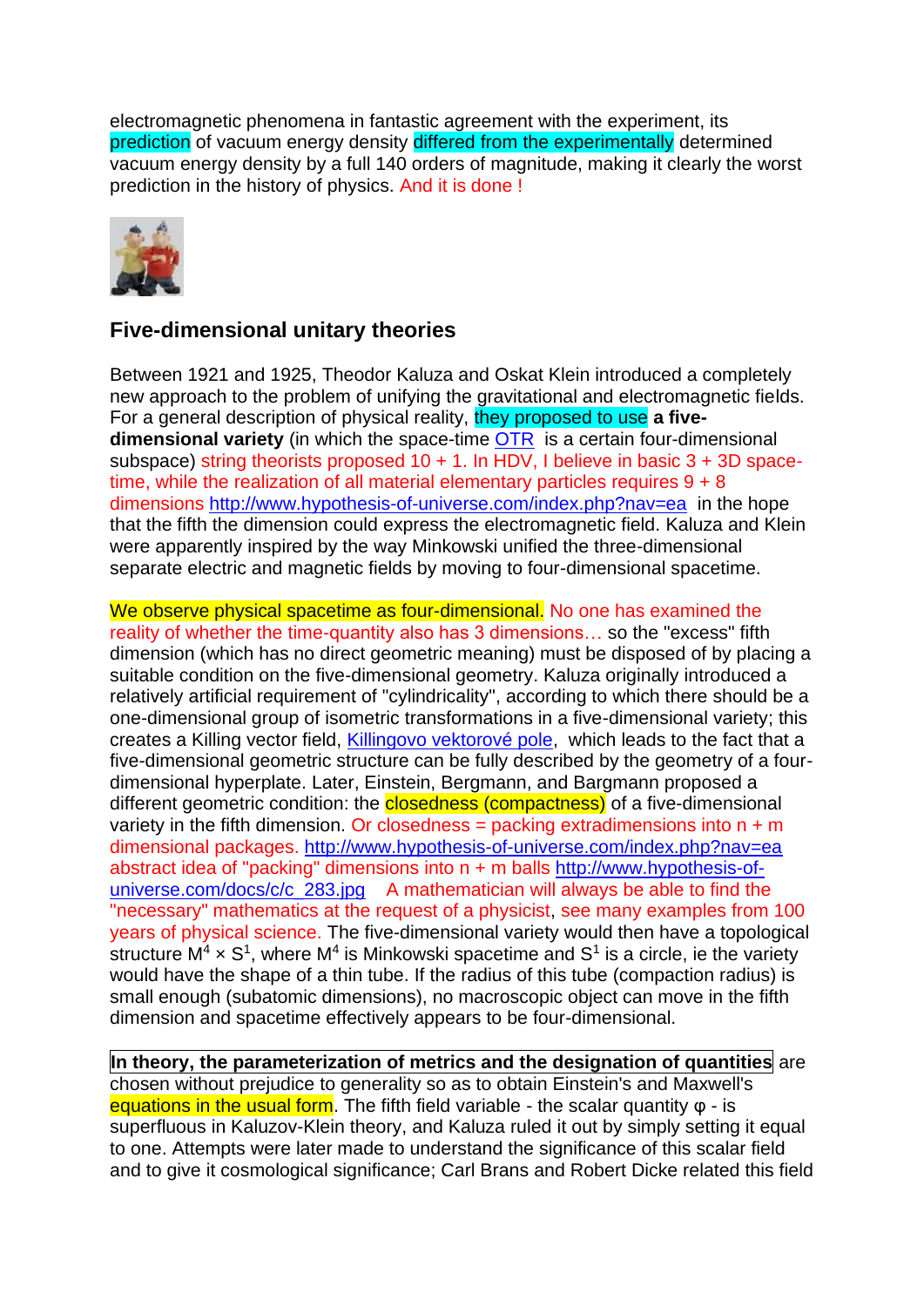to a long-range scalar field in their **so-called scalar-tensor theory of gravity**. This attempt to describe fields with higher extra dimensions is convulsive and possibly non-physical. How "stupider" is the vision-design of "packing"  $3 + 1$  ( $3 + 3$ ) dimensions into n + m packets which will then have the properties and character of matter, it will be matter. Then the states of all fields and mathematical processing will remain "in the old mathematics" using  $3 + 1$  dimensions and  $3 + 3$  dimensions of space-time, respectively. **In theory and in HDV, the parameterization of metrics** is chosen without prejudice to generality, as I show it in HDV, while Einstein's and Maxwell's equations remain in the usual form. A notation technique The standard model of particles and interactions can remain both Feynman and Navratilov [http://www.hypothesis-of-universe.com/docs/c/c\\_088.jpg](http://www.hypothesis-of-universe.com/docs/c/c_088.jpg)

For some time, Einstein and Bergman held the hope that the periodicity of the fields with respect to the fifth **compacted coordinate** (along which the field could change with a period equal to the length of the compaction circle) could explain quantum phenomena and allow classical elementary particle models to be created. Scientist Zoula is talking about one "compacted coordinate"… why *coordinates ??* , why *couldn't* it and shouldn't be instead of the "coordinates" **true real dimension** of that 3 + 3 space-time ??? even why it couldn't be more than one dimension? why not ??? However, this resemblance to Bohr-Broglie's quantization proved to be superficial and the corresponding hopes did not materialize. Kaluzov-Klein's theory did not lead to the desired results and for a long time it fell into virtually oblivion. In recent decades, however, we have unexpectedly experienced a "renaissance" of the Kaluz-Klein concept in connection with efforts to geometric formulate quantum gravity. Of course, from the dimensions of space-time.These are **generalized Kaluzo-Klein theories** that provide interesting possibilities for models of the universe with a larger number of **dimensions** . Mr. Zoul, how would you distinguish between the terms "dimension" and "dimension"? Interesting possibilities of use-use of higher (extra) dimensions has been modeling my HDV for 40 years.

## **Gate cosmology**

In its simplest **version**, this gate cosmology (namely in version = theme, idea, version = vision, creation, and speculation),this term in connection with relativistic cosmology refers to the physical image of space-time, in which our four-dimensional  $M_4$  space-time is a similar surface in five-dimensional space-time  $M_5$ . My HDV version points to a physical image of spacetime in which "your" four-dimensional M<sup>4</sup> spacetime is a similar sub-area in  $3 + 3d$  dimensional spacetime  $M_6$ .

Mr. Zoul, you **come up with** some Cosmological Gates and then **say** "it-and-it" about them. For example, you say four-dimensional spacetime is superimposed on some five-dimensional spacetime.

How many orders of magnitude has higher scientific value / truthfulness **your fiction compared to my fiction in HDV ??** ?? , where I present a vision of physical spacetime 3 + 3D, which when it starts to curve, first creates a "physical field" and then more and more curve until the time and length dimensions collapse into balls (up to 9 + 8 extra dimensions ), ie into geone-packed formations where these local formations (Planckian sizes) become real physical elements of matter, see SM. The abstract idea is, for example, [http://www.hypothesis-of-universe.com/docs/c/c\\_421.gif](http://www.hypothesis-of-universe.com/docs/c/c_421.gif) :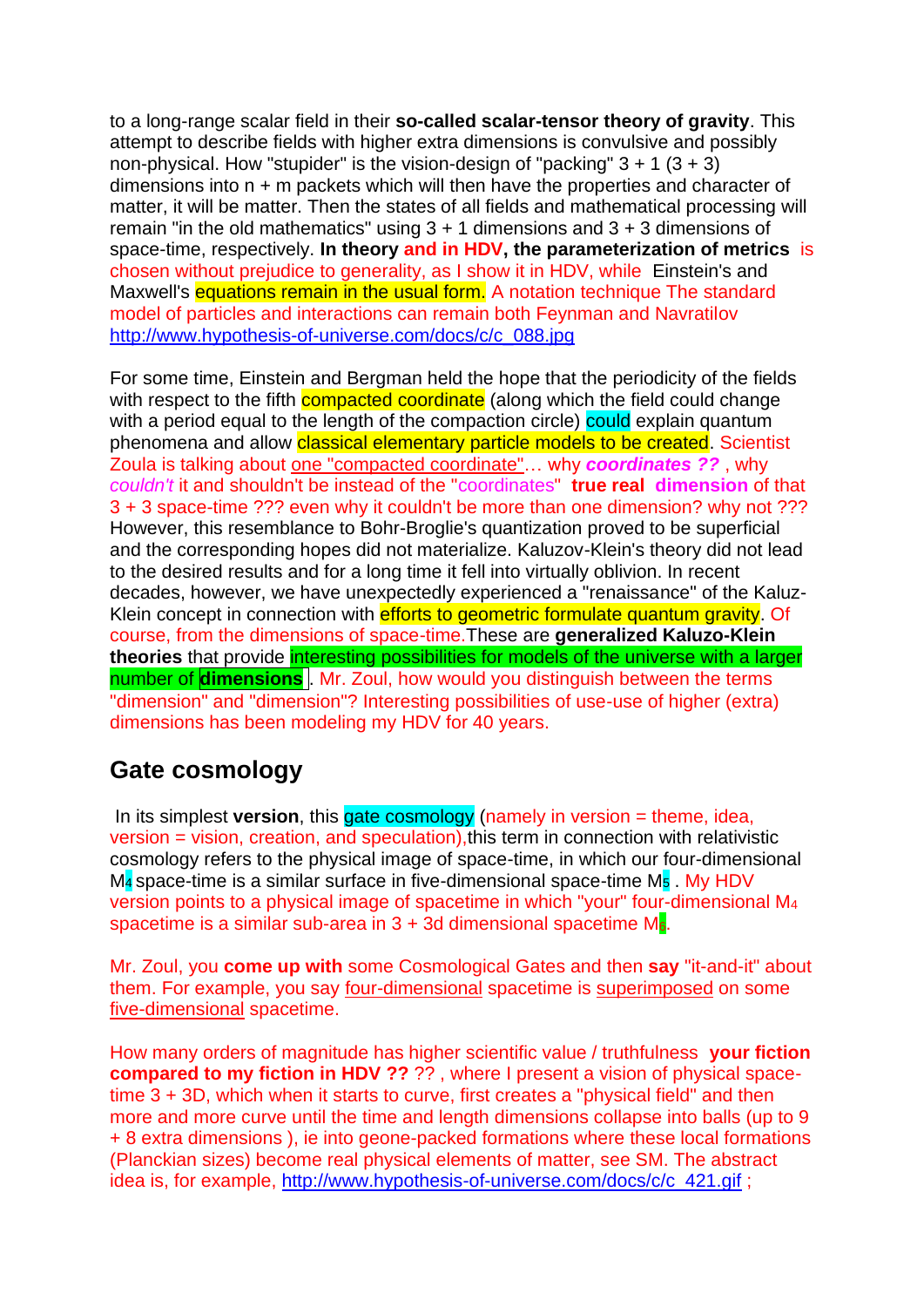[http://www.hypothesis-of-universe.com/docs/c/c\\_423.gif](http://www.hypothesis-of-universe.com/docs/c/c_423.gif) + many other variant creations that I don't have on hand. Mr. Zoul, by how many giganto-values is your imagination-speculation "true"? Once upon a time, in 2004-2005, scientists such as Hála and Kulhánek forbade her to publish it on the aldebaran forum on the grounds that "private inventions" did not belong to the public presentation of the real physics agreed by the world. You have it today. Physical matter is limited to our M<sub>4</sub> universe. Did God say that? or is it your invention? or the invention of another physicist? In dimensional reduction, [dimenzionální redukci](https://www.aldebaran.cz/glossary/print.php?id=2527) where we deliberately removed two spatial dimensions, the situation of gates is shown in Figure 2.

1 054 / 5 000

# **Translation results**

**Physical matter is limited to our M<sub>4</sub> universe.** God said that? Or is it your invention?  $\overline{\phantom{a}}$  or the invention of another physics? In a dimensional reduction, [dimenzionální redukci,](https://www.aldebaran.cz/glossary/print.php?id=2527) where we have taken two spatial dimensions, the situation gate is shown in FIG. 2.

*Dimensional Reduction - Standard mathematical or physical procedure approximating a particular model by focusing on certain selected degrees of freedom, while we ignore all other degrees. For example, a difficult representative of a five-dimensional variety can be converted by dimensional reduction in mathematically a graspable department with fewer dimensions*. \* The fact that the human brain is wrong with a five-dimensional variety (according to you in the universe realistic), I understand, but then, as then you perform "reduction" in mathematics easier "understandable", evidence that five-dimensional reality exists and need to show it through three-dimensional variety? How can a three-dimensional classic variety, for example, m .  $a = M.m / x^2$  to show a five-dimmed variety, or sevendimension when you invent it ??? Logically it's nonsense.



Obr. 2: Schematické znázornění 3-brány v pětirozměrném prostoročasu. S vývojem 3-brány v čase vzniká čtyřrozměrná nadplocha znázorněná šedou barvou.

nonsense.

Giant. 2: Schematic representation of a 3-gate in five-dimensional spacetime. As the 3-gate evolves over time, a four-dimensional surface is created, shown in gray.

In general, we call the p-dimensional (as a generalization of the term "membrane", which we usually refer to the shape of dimension 2) the p-dimensional space-like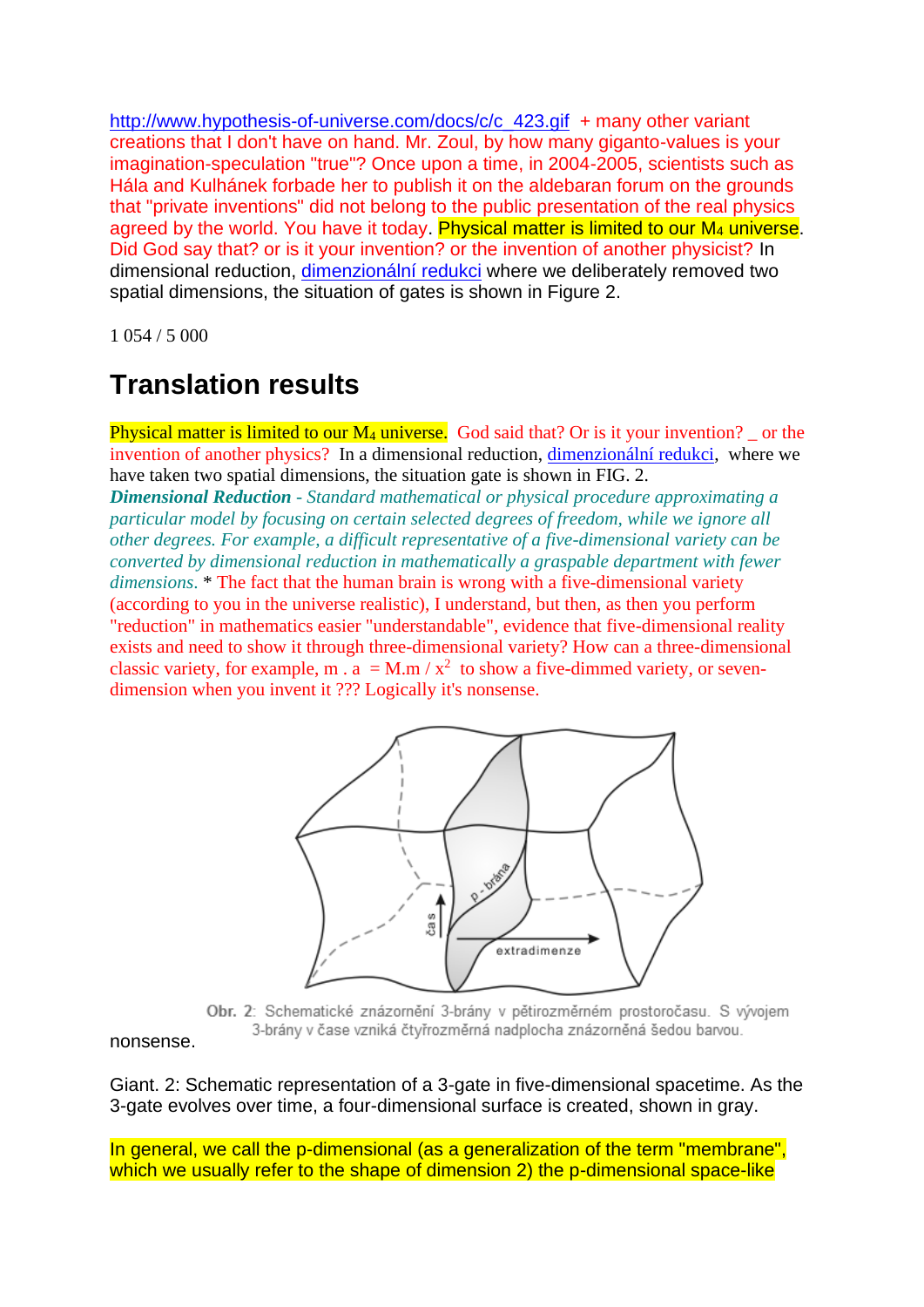subvariety of some D-dimensional (D> p + 1) space-time M<sub>d</sub>, which is called the **space of worlds**, or **bulk** in English. . (This is a visionary idea, a proposal, a speculation, a fiction, a good one; yours are super-scientific, my space-like local rolled-up packages with extra dimensions are phantasmagoria, according to you and your peers ).This is a fairly general definition; to a physically justified case when the dimension of the space of worlds is equal to  $D = p + 2$ . The coordinates xa (a = 1,...,  $p + 2$ ) in the space of worlds consist of the time coordinate t, Mr. Zoula, can you distinguish by high school description "**Coordinates**"; "**Dimensions**"; and the "**dimension**" ?? of the spatial coordinates  $x\mu$  ( $\mu$  = 1,..., p) on the p-gate and from one transverse (so-called extra) coordinate z.

The 3-dimensional space itself is then a 3-gate. **In general** D-dimensional spacetime, there can be generally any number of p-gates, and thus any number of time dimensions and length dimensions. It is so ? Mr. Zoulo ?! at least one of which our universe ? one gate that is the universe ?? - Does the standard model of particle physics include that one gateway includes SM? as a well-established elementary particle theory. Abstraction into which the p-gate fits = HDV… one gate that includes SM? Gravity is not limited to p-gates, but rather mediates interactions between them. Unlike other forces, gravity is never confined to the gate, as gravitons can travel undisturbed between individual gates within a multidimensional bulk. ??

Historically, the first model of the gate world was **the model of Petr Hořava and Edward Witten,**

*<https://www.nfneuron.cz/en/person/petr-horava-301>*→ *the model is here* →

### *Editor: what does the term D-gate mean?*

*Hořava : These are areas in space-time where the strings can end. This is an almost exact mathematical definition. There is a certain type of boundary condition at the end of a string, which is named after the French mathematician Dirichet. Theoretical physicist Polchinski named this place D-brane and took the term. To some extent, it can be said that the D-gate played a key role in the discovery of new symmetries that changed our view of string theory and in 1995 led to the discovery of the M-theory. M-theory does not assume the existence of strings, but two- and five-dimensional membranes. M-theory and string theory, which emerged from the Second Superstring Revolution, currently represent the dominant paradigmatic view of modern physics. It is the only known view that includes quantum mechanics, gravity and other interactions - a mathematical language in which all the paradoxes of quantum mechanics and gravity can be at least attacked, if not directly find definitive answers.* 

*Editor: The universe still hides many mysteries, what exactly interests you? Hořava: Basic questions in connection with gravity. For example, why do we live in such a large and slowly evolving universe? After all, all the basic concepts of quantum mechanics suggest that the universe should last a slightly short fraction of a second, or it would have to be very curved and small enough to make life impossible. How do black holes work? And other questions.* 

*Editor: Are you approaching the answers to some of these questions?*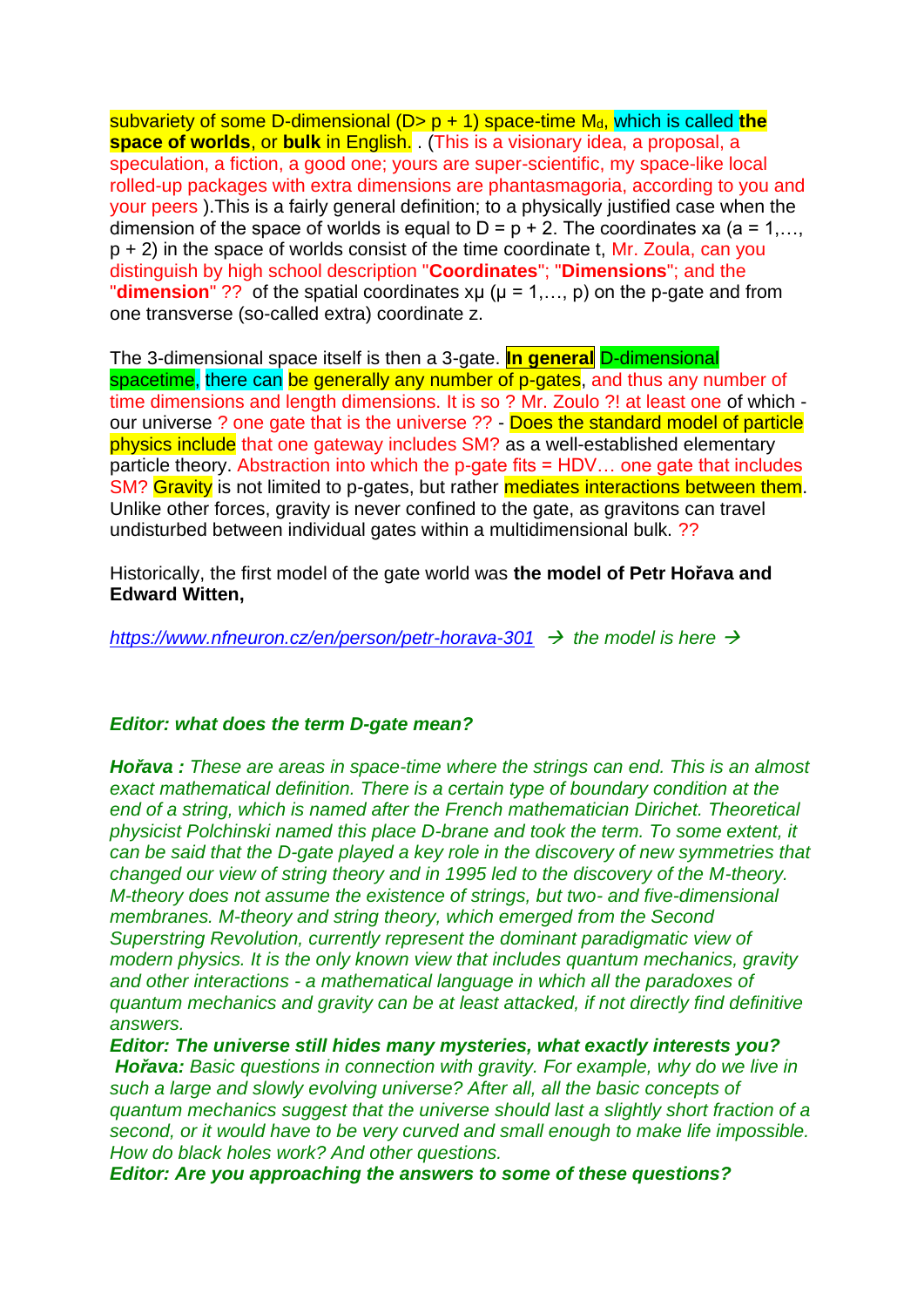*Hořava: Until the beginning of the 21st century, theoretical physicists generated a lot of fascinating new ideas, but they could not experimentally verify whether they corresponded to reality. Advances in particle accelerators (such as the LHC at CERN) have required decades of preparation. Astrophysicists also lacked data on whether there were subtle changes in the behavior of the universe, as predicted by the general theory of relativity in correlation with quantum mechanics. We are currently experiencing a fascinating situation, because experimental physics is finally giving us data about the elementary particles of matter as well as the behavior of the universe, and we can confront our theories with the results of experiments. The Higgs boson, the latest piece in the mosaic of a standard model of particle physics, has even been discovered. This has led to a new paradox of our theoretical understanding of the universe.* 

### *Editor: What is the paradox?*

*Hořava.: The energy of the Higgs boson is many orders of magnitude less than the energy of quantum gravity. However, according to current theories, they should naturally be about the same size due to quantum effects. But the universe doesn't*  behave that way, and we have absolutely no idea why. According to experiments at *accelerators at CERN, it seems that something basic is still missing in the theory leading to the description of the universe. Now, like many of my colleagues, I am trying to focus on understanding this fundamental paradox of the universe. Editor: So is there a whole new theory?* 

*Hořava: Whether M-theory helps to answer, or whether it will be necessary to create a completely new theory that explains the paradox from a completely different point of view, is one of the fascinating questions for theoretical physicists. So far, we don't*  even know where to look for the missing ingredients in the universe, in HDV, or if *they are already part of our existing theories, and we just don't know how to understand them correctly.* 

*Editor: How does the opportunity to discover a new theory motivate you? Hořava: Theoretical physics is on the threshold of amazing discoveries, and we don't know the day or the hours when some dramatic progress will actually take place. Clarifying paradoxes is therefore very stimulating. Many generations of theoretical physicists have not had the opportunity to solve any similarly fundamental paradox.* 

### *Text: Josef Matyáš*

prof. Jiří Chýla, CSc., Said: P. Horava started a new direction in an effort to conflictlessly combine quantum theory with the classical Einstein's theory of **gravitation** 



………………………………………………………………………………………………… **Unfortunately, again neither Hořava himself explained his theory** nor the essence of string theory. I.e. Hořav's first model, soon followed by Arkani-Hamed, Dimopoulos and Dvali, who studied = invented the  $(4 + d)$  -dimensional flat space of worlds, in which d dimensions have toroidal geometry. [http://www.hypothesis-of](http://www.hypothesis-of-universe.com/docs/c/c_423.gif)[universe.com/docs/c/c\\_423.gif](http://www.hypothesis-of-universe.com/docs/c/c_423.gif) The work of Randall and Sundrum then made remarkable progress. And in that work, a curved space of worlds formed by a cross section of anti-de Sitter (AdS) spacetime was invented. I repeat what you said, Mr. Zoul: *"In general D-dimensional spacetime, there can be generally any number of pgates.* But this is a ripped, robbed, imperfect description and knowledge of space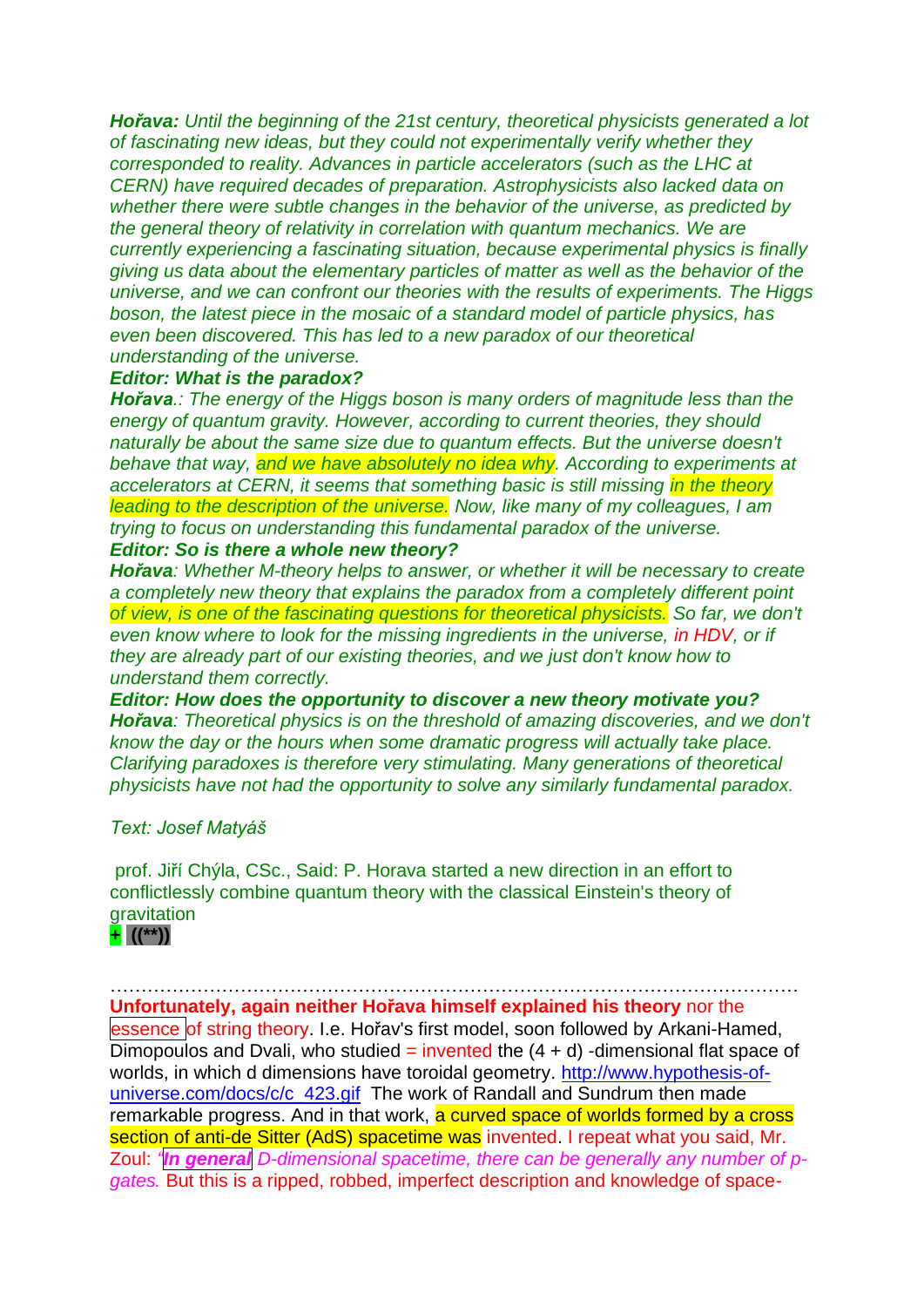time, **in which you do not explore the possibility of multidimensionality of time at all! ! !**

Nima Arkani-Hamed (\*1972), Savas Dimopoulos (\*1952), Georgi (Gia) Dvali (\*1964)

Hořav - Witten's theory - sequestered gates.

**In the model** of Petr Hořava and Ed Witten, presented in 1996, each of the gates contains a different set of particles and forces. The model means fiction. (?) I quote again, what Hořava himself said, to the question "what are gates": *These are areas in space-time where the strings can end. This is an almost exact mathematical definition.* Someone's a jerk and a weirdo. !! Mr. Zoulo, Hořava did not say anything like that... that the gate "contains" a set of particles and forces... There are enough forces and forces on each gate to contain the entire [standardní model,](https://www.aldebaran.cz/glossary/print.php?id=497) even its extended version in the form of grandunification theory [\(GUT\)](https://www.aldebaran.cz/glossary/print.php?id=1754) and something extra. Hořava and Witten assumed, that is, they invented hat the particles and forces of the standard model "live" on one gate, which is according to Hořava's quote !!! in spacetime which, according to Hořava's quote, is \* an area !!! **in a space-time that exists with a certain curvature of longitudinal and temporal dimensions** (and one the state of the curved dimensions "floats" in a different state of the curved dimensions, etc.; every other state "floats" in a different curved state of space-time) while other, as yet unobserved particles predicted by their theory, They "live" at other gates. This is a better wording if the word 'live' is in quotation marks...; By abstract scientific thinking we can - we can model that particles as wave packages, ie multiply packed  $=$ curved dimensions 3 + 3 really "live" as a "distorted state" in another undistorted environment… or "floats" in a less curved state of space-time…; that is, as if they "lived" separated in space-time 3 + 3D, which is almost smooth… Gravity then moves between the gates with a multidimensional bulk. Why ? Gravity is **nonlinear** and quantum mechanics is **linear**. The only way particles trapped at different gates can communicate with each other  $=$  collide "side by side" is through a particle that can freely propagate through the bulk. We call this phenomenon who "we" ?? **sequestration.**

That's a squeaky solution. Squeaking like wanting to straighten a "dish" into a "straight line" ?? [http://www.hypothesis-of-universe.com/docs/i/i\\_019.doc](http://www.hypothesis-of-universe.com/docs/i/i_019.doc) I offered my solution: Do not look for a violent connection between OTR and QM raped mathematics -sections and then he folded them together again = behind him and he had a straight line… it was a scam on the PRINCIPLE), [http://www.hypothesis-of](http://www.hypothesis-of-universe.com/docs/g/g_039.pdf)[universe.com/docs/g/g\\_039.pdf](http://www.hypothesis-of-universe.com/docs/g/g_039.pdf) : I repeat:: Do not look for a violent connection between OTR and QM raped mathematics, but do so by "alternating symmetries with asymmetries" over **time**.

[http://www.hypothesis-of-universe.com/docs/h/h\\_082.jpg](http://www.hypothesis-of-universe.com/docs/h/h_082.jpg) [http://www.hypothesis-of-universe.com/docs/aa/aa\\_004.pdf](http://www.hypothesis-of-universe.com/docs/aa/aa_004.pdf) [http://www.hypothesis-of-universe.com/docs/aa/aa\\_002.pdf](http://www.hypothesis-of-universe.com/docs/aa/aa_002.pdf)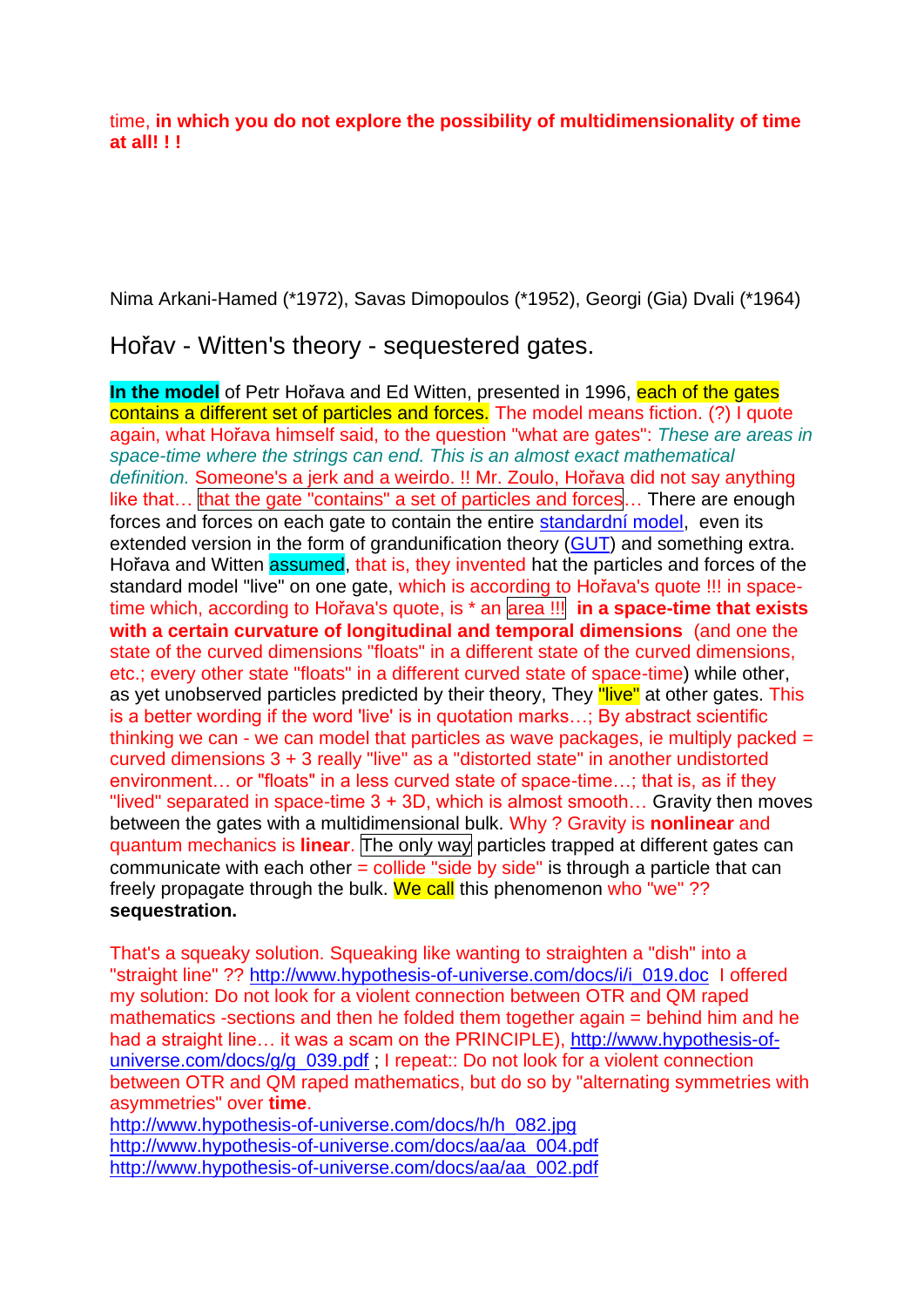| http://www.hypothesis-of-universe.com/docs/aa/aa_008.pdf   |
|------------------------------------------------------------|
| http://www.hypothesis-of-universe.com/docs/aa/aa_013.pdf   |
| http://www.hypothesis-of-universe.com/docs/i/i_141.doc     |
| http://www.hypothesis-of-universe.com/docs/h/h_082.jpg     |
| http://www.hypothesis-of-universe.com/docs/h/h_052.pdf     |
| http://www.hypothesis-of-universe.com/docs/r/r_009.doc     |
| http://www.hypothesis-of-universe.com/docs/r/r_003.doc     |
| http://www.hypothesis-of-universe.com/docs/r/r_002.doc     |
| http://www.hypothesis-of-universe.com/docs/eng/eng_008.jpg |
| http://www.hypothesis-of-universe.com/docs/eng/eng_002.pdf |
| http://www.hypothesis-of-universe.com/docs/g/g_073.pdf     |
| http://www.hypothesis-of-universe.com/docs/g/g_062.pdf     |
| http://www.hypothesis-of-universe.com/docs/g/g_039.pdf     |

Petr Hořava (\*1964). Zdroj: Martin Svozílek, Hospodářsdké noviny.

The idea of sequestration (the idea is not reality) is to separate the particles responsible for breaking the symmetry from the particles of the standard model (or its extended GUT version). How about separating the evil horned devils from those good, ragged devils in Hell.?.?.?

However, even this idea of sequestration leads to a better solution, ie to my "principle of alternating symmetries with asymmetries". Particles sequestered at different gates together. And that "they" said "who"? \* The universe said? \*, The experiment of rivers? \*, Or the poet who invents these scenario-models ?? I can also come up with scenarios (certainly as "valuable" = demonstrably as valuable as you !!) interact only very weakly through particles that can propagate through the bulk between the individual gates.

## Arkani-Hamedova - Dimopoulos lighted sequestration

For a long time (since the formulation of the standard model in the early 1970s), the different weights of the different scents of quarks and leptons [vůní](https://www.aldebaran.cz/glossary/print.php?id=683) [kvarků](https://www.aldebaran.cz/glossary/print.php?id=171) a [leptonů.](https://www.aldebaran.cz/glossary/print.php?id=558) remained a mystery. The standard model assumes that the masses of these particles should be determined mainly by the masses of the virtual clouds of vector bosons [vektorových bosonů,](https://www.aldebaran.cz/glossary/print.php?id=2544) that surround them. That is, he assumes a fairy tale : First, a Standard Model particle "appears" from Nothing in the universe, and these go to the boson store, stand in line, and then the Hboson determines the mass of each particle. In other words, I repeated how you put it, Mr. Zoulo. As we know, mass gives vector bosons a Higgs mechanism.

Higgs boson and Higgs mechanism; here is a list of how my opinion was formed  $\rightarrow$ 

| http://www.hypothesis-of-universe.com/docs/aa/aa_022.pdf | 2012 |
|----------------------------------------------------------|------|
| http://www.hypothesis-of-universe.com/docs/h/h_106.pdf   |      |
| http://www.hypothesis-of-universe.com/docs/b/b 191.pdf   |      |
| http://www.hypothesis-of-universe.com/docs/b/b 193.pdf   |      |
| http://www.hypothesis-of-universe.com/docs/b/b_082.pdf ; |      |
| http://www.hypothesis-of-universe.com/docs/b/b_083.pdf;  |      |
| http://www.hypothesis-of-universe.com/docs/b/b_100.pdf;  |      |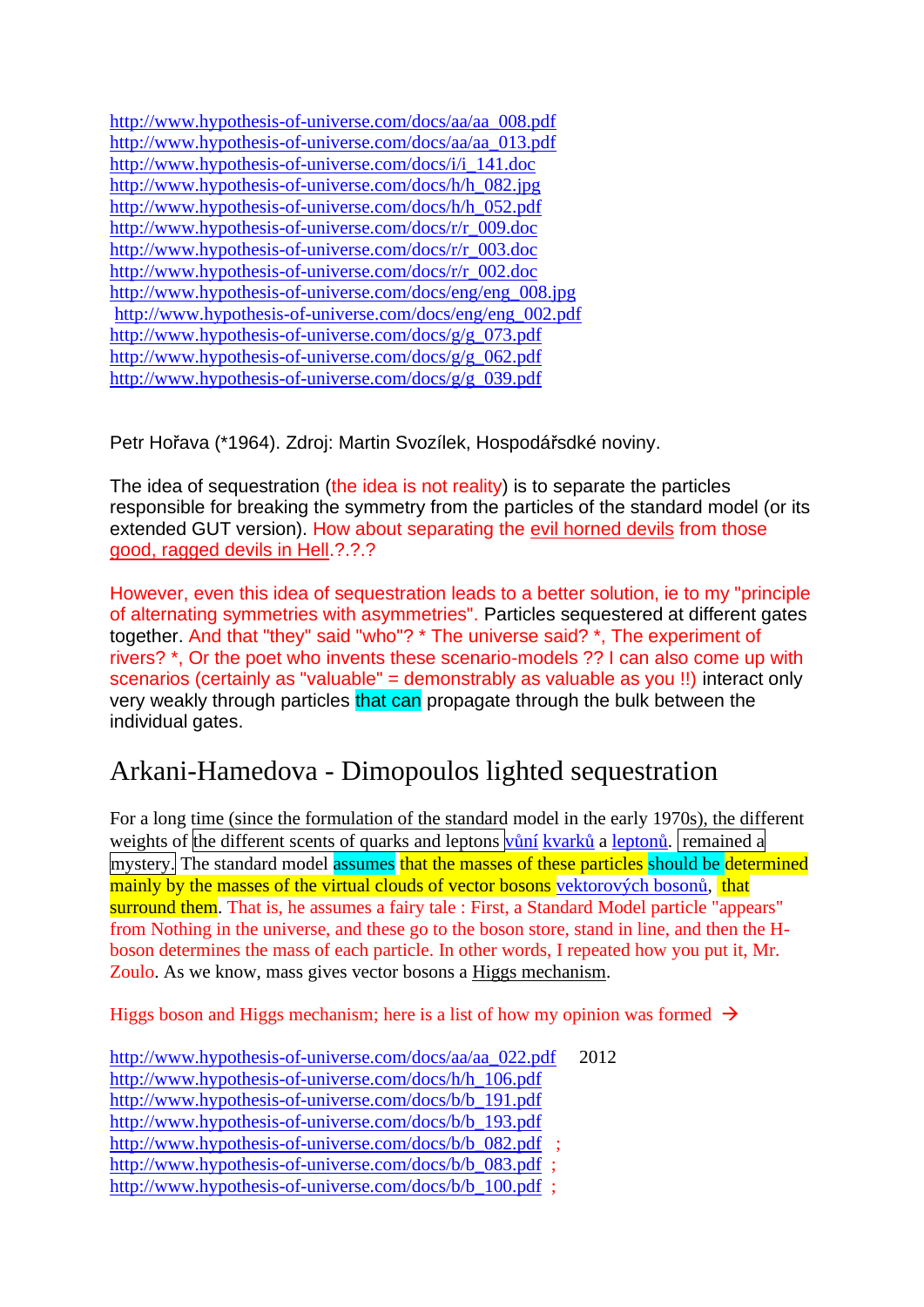| http://www.hypothesis-of-universe.com/docs/b/b_101.pdf  |      |
|---------------------------------------------------------|------|
| http://www.hypothesis-of-universe.com/docs/b/b_116.pdf; |      |
| http://www.hypothesis-of-universe.com/docs/b/b_328.pdf; |      |
| http://www.hypothesis-of-universe.com/docs/g/g_052.pdf  | 2013 |
| http://www.hypothesis-of-universe.com/docs/g/g_057.pdf  | 2013 |
| http://www.hypothesis-of-universe.com/docs/g/g_062.pdf  | 2014 |
| http://www.hypothesis-of-universe.com/docs/g/g_070.pdf  | 2014 |
| http://www.hypothesis-of-universe.com/docs/g/g_072.pdf  | 2014 |
| http://www.hypothesis-of-universe.com/docs/j/j 113.pdf; |      |

However, this means that the strength of the interaction with the Higgs boson must be very different from the odor, which was a great mystery, because the calibration interactions of all three odors of a particle of one type (e.g. quarks u, c, t) are very similar.

Nima Arkani-Hamed and Savas Dimopoulos tried to solve this problem by assumption, (The problem is solved by "assumption" ???) I tried to solve this problem with an idea (described in HDV) that each scent interacts with a **bulk** particle coming from a different gate - a gate, each lying behind a differently **distant** gate. "**Bulk** particle" is what? who? In other words, the mass of the particles is determined by the "different distances" taken, but this is a wonderful idea = assumption (sequestration in bulbs for the mass of the particles). The symmetry disturbance caused by the more distant gates would be less than that of the closer gates, similarly as the value of illumination decreases with distance from the light source. This idea was therefore given the name **Light Sequestration**. That is, increasing the distance between the gates increases the symmetry breaking… \*amazing idea \*, amazing assumption…. and we have painted. I have an example: how will the law of gravity (force between bodies) change when I substitute  $F = G.M.m / x^2$  into the formula instead of  $x$ -linedistance between bodies, line **x** in the arc? ? ? [http://www.hypothesis-of](http://www.hypothesis-of-universe.com/docs/c/c_439.jpg)[universe.com/docs/c/c\\_439.jpg](http://www.hypothesis-of-universe.com/docs/c/c_439.jpg) Because there is already a strong curvature of space-time in the galaxy for the distant Observer[.http://www.hypothesis-of](http://www.hypothesis-of-universe.com/docs/f/f_056.jpg)[universe.com/docs/f/f\\_056.jpg](http://www.hypothesis-of-universe.com/docs/f/f_056.jpg) ; [http://www.hypothesis-of](http://www.hypothesis-of-universe.com/docs/h/h_024.pdf)[universe.com/docs/h/h\\_024.pdf](http://www.hypothesis-of-universe.com/docs/h/h_024.pdf)

# **Kaluzovy - Klein's fashions**

Kaluzov - Klein modes (particles) are a projection of a multidimensional particle traveling through a bulk into a smaller space. In other words: the lumps-**bulk** in Zoul's idea are wave-geony-balls built of multidimensional space-time by curvature = collapse of longitudinal and temporal dimensions, then they float in the basic  $3 + 3D$ grid of space-time non-curved or slightly curved.. If, for example, we imagine our three-dimensional space as a flat gate (ie we consider one dimension), then the Kaluzov-Klein particle in the shape of a hollow sphere, for example, would appear as a small circle passing through our gate, its diameter first increasing and then decreasing again, how the particle would leave the gate. Kaluzov - Klein's (K-K) **modes** (n + m dimensional curved states of space-time) are therefore a projection of **multidimensional** particles (n + 1; m + 1 states of space-time, which are mass packages) into our **four-dimensional** (three spatial dimensions and one temporal) world. (3 + 3D worlds) Every bulk particle ((package of twisted dimensions-see HDV)) carrying multidimensional momentum is replaced in our effective four-dimensional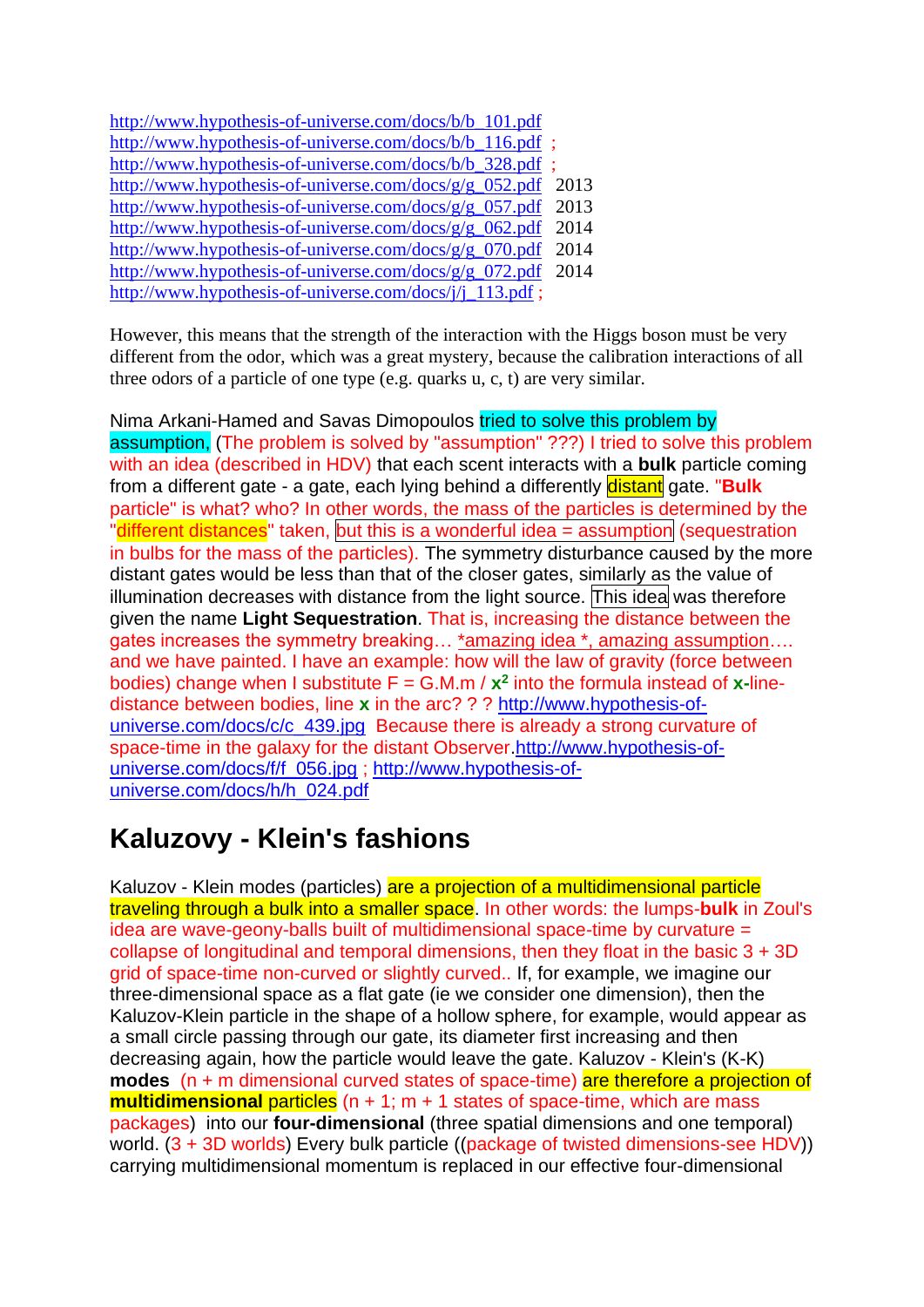world by the K-K mode, which, however, does not contain information about the components of momentum in the direction of extradimensions. The extradimensional momentum of K-K particles must therefore be revealed to us differently from ordinary four-dimensional momentum. According to the relationship between mass and momentum resulting from the special theory of relativity, extradimensional momentum will appear to us as rest mass. That is, **n + 1** states; **m + 1** space-time which are packed bulk extradimensional packages will "project" (swim) into a less extradimensional čp **n + m** ……… .. I understand that well?

K-K **modes** stretched between different gates can only take on discrete values of their mass-energy. Their four-dimensional images would take on sequences of different weights at our gate. The farther the gates interact, the less weight the K-K modes should measure. That is, the magnitude of the mass of **modes = elementary particles** depends on the "distance" of two gates from each other, gate n + 1; m + 1 from gate  $n + 0$ ;  $m + 0$ ... yes?

# **Randall - Sundrum (RS) models**

## **RS1 model**

((Still only models and models. I can do that too. When will any theory come, verifiable? Mr. Zoul !))

The general theory of relativity is consistent with the fact that the energy and momentum of particles trapped at gates curve space-time in a five-dimensional bulk. You have to say that more precisely. So how is it? Does the energy-momentum from 3 + 1 space-time curve that spacetime in a bulk what is that bulk five-dimensional ?? And in 3 + 1 space-time does not curve?, Only in a five-dimensional bulk does it curve ?? - And it has a major impact on the lump gravitons. A detailed calculation by Lisa Randall and Raman Sundrum in 1998 showed that the solution to Einstein's equations for the case under consideration is the well-known [AdS](https://www.aldebaran.cz/glossary/print.php?id=2524) spacetime. AdS [prostoročas.](https://www.aldebaran.cz/glossary/print.php?id=2524) It has the property that any section, made in a five-dimensional bulk parallel to the gates, again represents a completely flat space. The curvature changes only in the direction perpendicular to the gates. (? really?) We call such a space the term **Crooked**,, in contrast to the space **curved**, in which the geometry changes in all spatial directions.. Well… (I didn't distinguish it; maybe I should) [http://www.hypothesis-of-universe.com/docs/h/h\\_018.pdf](http://www.hypothesis-of-universe.com/docs/h/h_018.pdf) Spacetime distortion = ie dimensional distortion change the overall scale for **coordinates** of place, time, mass and energy in at any point only along the fifth dimension. I can't judge. **Coordinates**  cannot be confused with **dimensions** However, they are also reflected in the probability function of the graviton along the fifth dimension.

Mr. Zoul, how do you explain the number of length dimensions over three? In my HDV, there are higher dimensions above 3 + 3 inside the mass, that is, in those coiled packages. Spatio-temporal environment, network, yarn, raster, all this is an environment in which higher dimensions "trapped in matter" "float"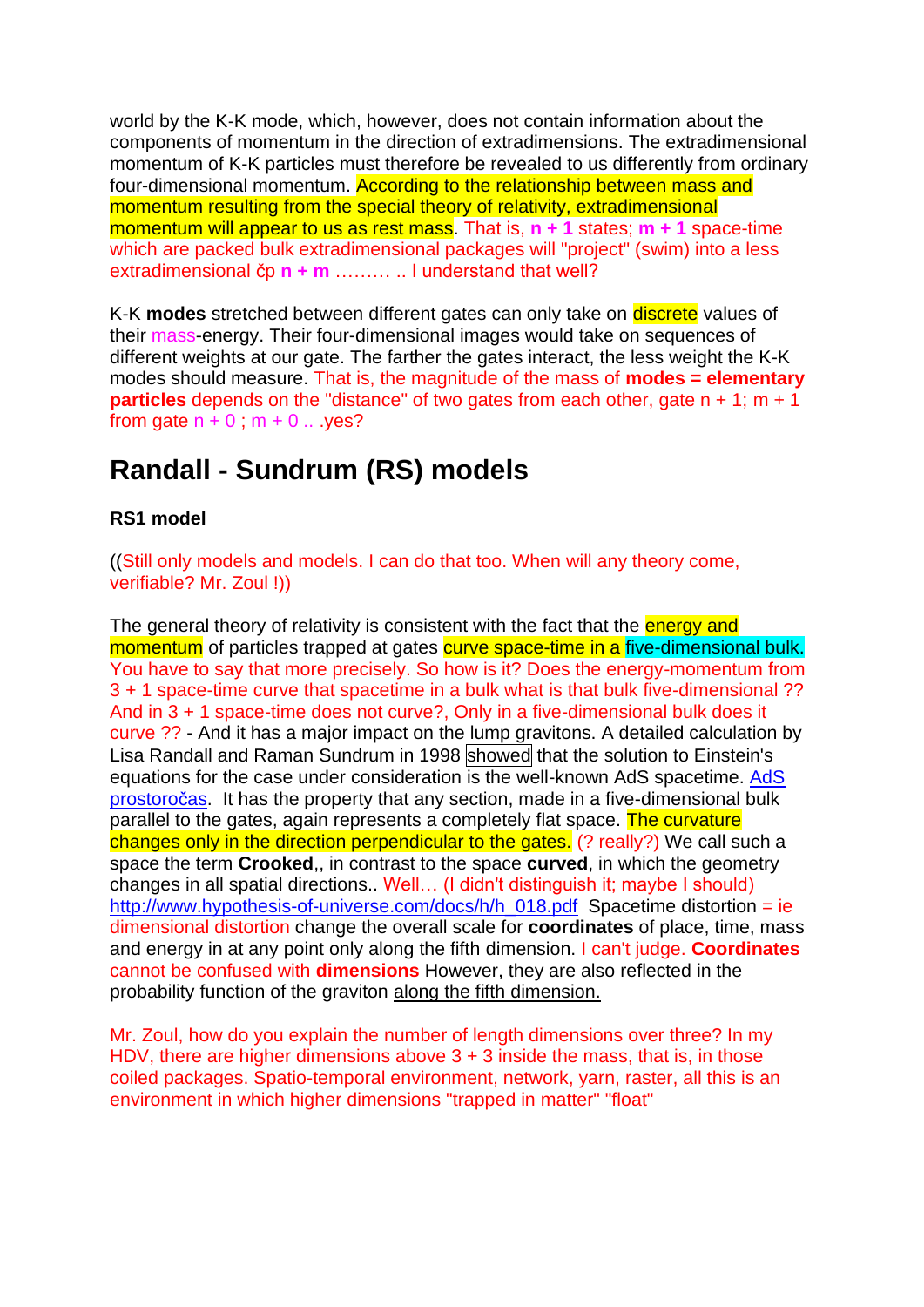Lisa Randall (\*1962), Raman Sundrum (\*1963) [raman@umd.edu](mailto:raman@umd.edu)

The result is a total scaling of lengths and time in the direction of the fifth (length or time? dimension) dimension. **Graviton** probabilistic **function**? indicates the probability of finding a graviton in a given place in space, and thus the gravitational force. Since every section in AdS spacetime [AdS prostoročasu](https://www.aldebaran.cz/glossary/print.php?id=2524) is flat, the probability function of graviton is constant everywhere in the 4 spacetime dimensions, and changes only in the fifth dimension. ??? As soon as we leave the gate with a large positive energy, the amplitude of the graviton probability decreases exponentially towards the adjacent gate carrying the lower energy. Thus, near the second gate, the gravitational interaction is very weak. This gateway corresponds to our world, in which the standard model [standardní model.](https://www.aldebaran.cz/glossary/print.php?id=497) "lives".



Obr. 3: Uvnitř bulku se amplituda pravděpodobnosti gravitonu, stejně jako rozměry, hmotnosti a energie, exponenciálně mění podél páté dimenze.

**Figure 3**: Inside the bulk, the amplitude of the graviton probability, as well as the dimensions, mass and energy, exponentially changes along the fifth dimension.

## **Solving the calibration hierarchy problem**

Let's ask the question, how can the force of gravity carry information about where an object is in the fifth dimension? The resolution lies in the fact that gravitational attraction depends on mass and varies continuously along the fifth dimension. And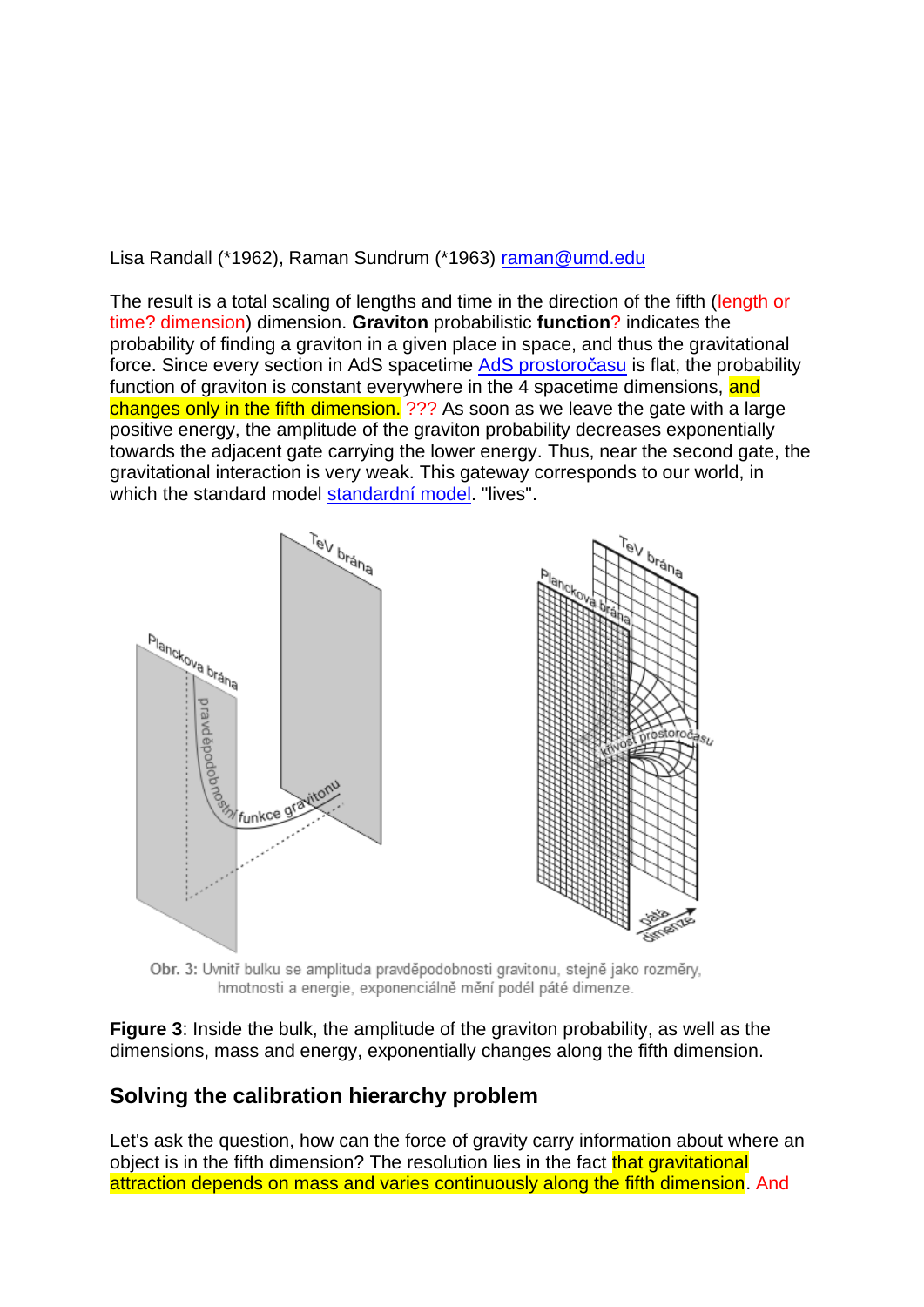does the mass (hence gravity) not change along the other dimensions? One of the many remarkable properties of distorted AdS spacetime is the exponential decrease in energy and momentum of particles in the direction of the negative energy gate. In the spirit of quantum field theory, this means that distances and time must expand in this direction, \* These parts of the interpretation are new to me, and I have not studied anything about it…, I give up comments \* as Figure 3 on the right suggests. The mass and energy at each point along the fifth dimension are scaled in proportion to the amplitude of the probability function of the graviton. Thus, in the direction of the fifth dimension, mass and energy decrease exponentially.

While on one gate there are particles introduced by unpleasant side effects of quantum field theory, [kvantové teorie pole](https://www.aldebaran.cz/glossary/print.php?id=1990) mentioned in the second part [druhé části](https://www.aldebaran.cz/bulletin/2021_43_zrn.php)  of our series, up to Planck's energies, on the other gate they can only be in the order of teraelectronvolts, [teraelektronvoltů,](https://www.aldebaran.cz/glossary/print.php?id=537) ie. 16 orders of magnitude smaller. Therefore, the designations Planck's Gate and TeV's Gate have been used in the literature, see Fig. 3. The mass of a Higgs particle [Higgsovy částice](https://www.aldebaran.cz/glossary/print.php?id=126) automatically ceases to be a mystery - if we live on a TeV's Gate, then its mass in the tenths of a TeV is not surprising, although 17 orders of magnitude below Planck's mass. . It is noteworthy that in order to solve the problem of the calibration hierarchy, it is in fact sufficient for only Higgs particles to get stuck on the TeV gateway - calibration bosons kalibrační [bosony](https://www.aldebaran.cz/glossary/print.php?id=2543) do not have to be subject to this restriction. (?) The Higgs field is responsible for spontaneous symmetry [spontánní narušení symetrie](https://www.aldebaran.cz/glossary/print.php?id=2509) breaking and this is the origin of the masses of the calibration bosons and indirectly also the quarks and leptons. The mass of the calibration bosons would be zero if the Higgs field did not disturb the calibration symmetry. The energy scale of the weak interaction slabé [interakce](https://www.aldebaran.cz/glossary/print.php?id=309) in the order of teraelectronvolts will be protected, but at very high energies comparable to, say, GUT, [GUT,](https://www.aldebaran.cz/glossary/print.php?id=1754) there may still be further unification of forces. I haven't studied anything about it… I give up comments

### **RS2 model - localized gravity**

In 1999, Randall and Sundrum realized that spacetime can be distorted in the direction of the fifth dimension by concentrating gravity near each gate, and this concentration can be so pronounced that the energy of the other gates becomes irrelevant. This is, in fact, a consequence of the fact that the gravitational field also affects the gravitons themselves (even the gravitational field itself has mass), which we mentioned earlier. Thus, perpendicular to the source gate, the gravitational field weakens again exponentially, but this is in no way conditioned by the existence of negative energy of the neighboring gate. Its total energy may easily be zero, or the neighboring gate may not even exist at all.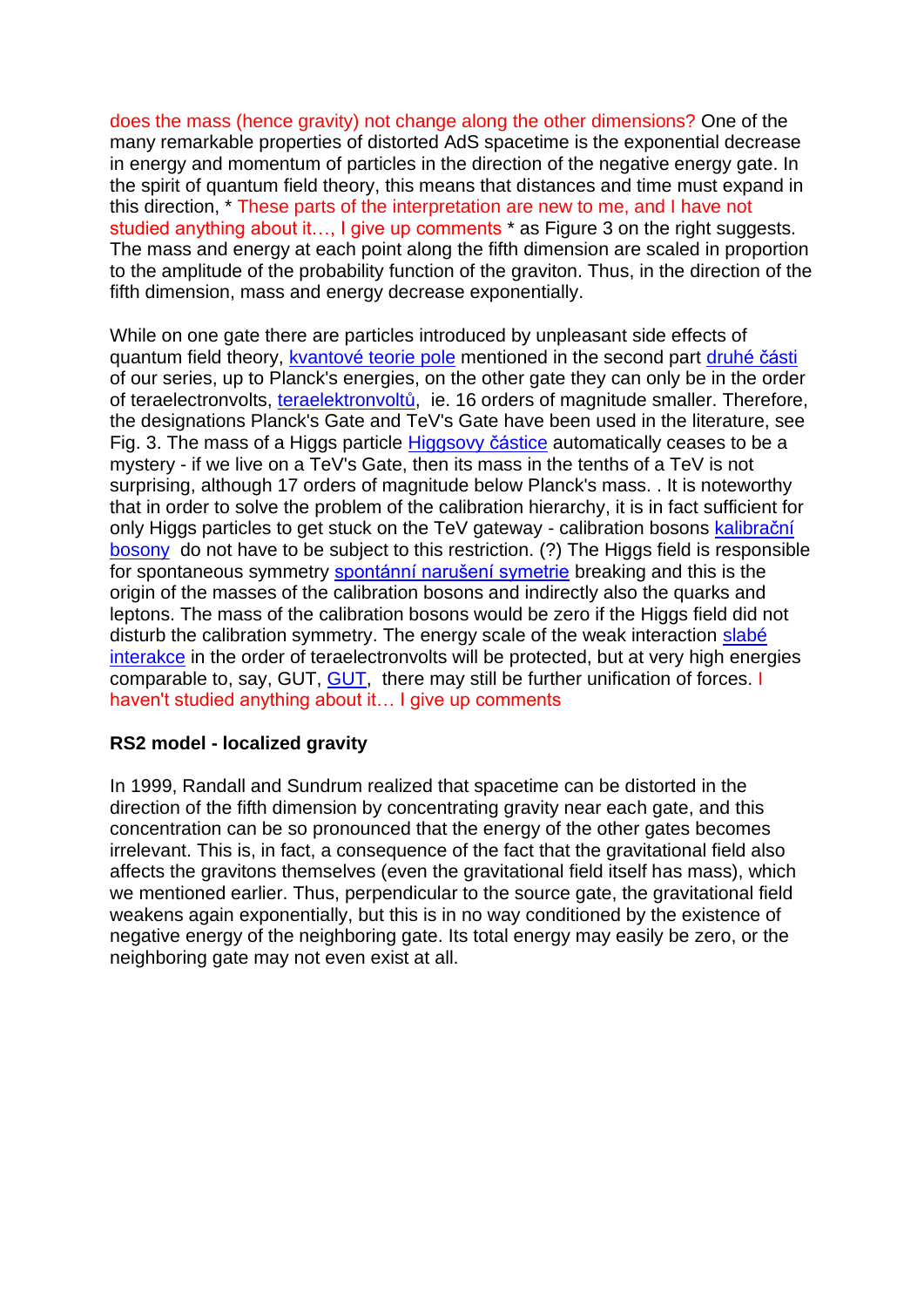

Obr. 4: V pokřiveném prostoru se gravitační siločáry podél brány šíří rovnoměrně všemi směry. Ve směru páté dimenze se však siločáry prudce ohýbají a ve vzdálenosti jedné Planckovy délky od brány již pokračují prakticky rovnoběžně s bránou.

**Figure 4** : In a curved space, the gravitational lines of force along the gate propagate evenly in all directions. In the direction of the fifth dimension, however, the lines of force bend sharply and at a distance of one Planck length from the gate, they continue practically parallel to the gate. The spatial overlap of the gravitational field outside the gate surface towards the fifth dimension is comparable to the Planck length dimension in this scenario. More precisely, although gravity theoretically reaches infinity, its decrease with distance from the gate is so rapid that it becomes practically negligible at a distance of one Planck length. Regardless of the finiteness or infinity of the fifth dimension, it effectively appears to measure across only one Planck length.



Obr. 5: Vnoření Minkowského bránového světa do 5-dimenzionálního AdS y Poincarého souřadnicích

**Figure 5:** Nesting the Minkowski gate world into a 5-dimensional one AdS in Poincaré coordinates. "**Nesting** "is an interesting new vision, a new word that I have been using only recently, for about 5 years. Higher curvatures of dimensions, which are always just states of matter) "float" - they are **nested** in less curved dimensions such as arrays.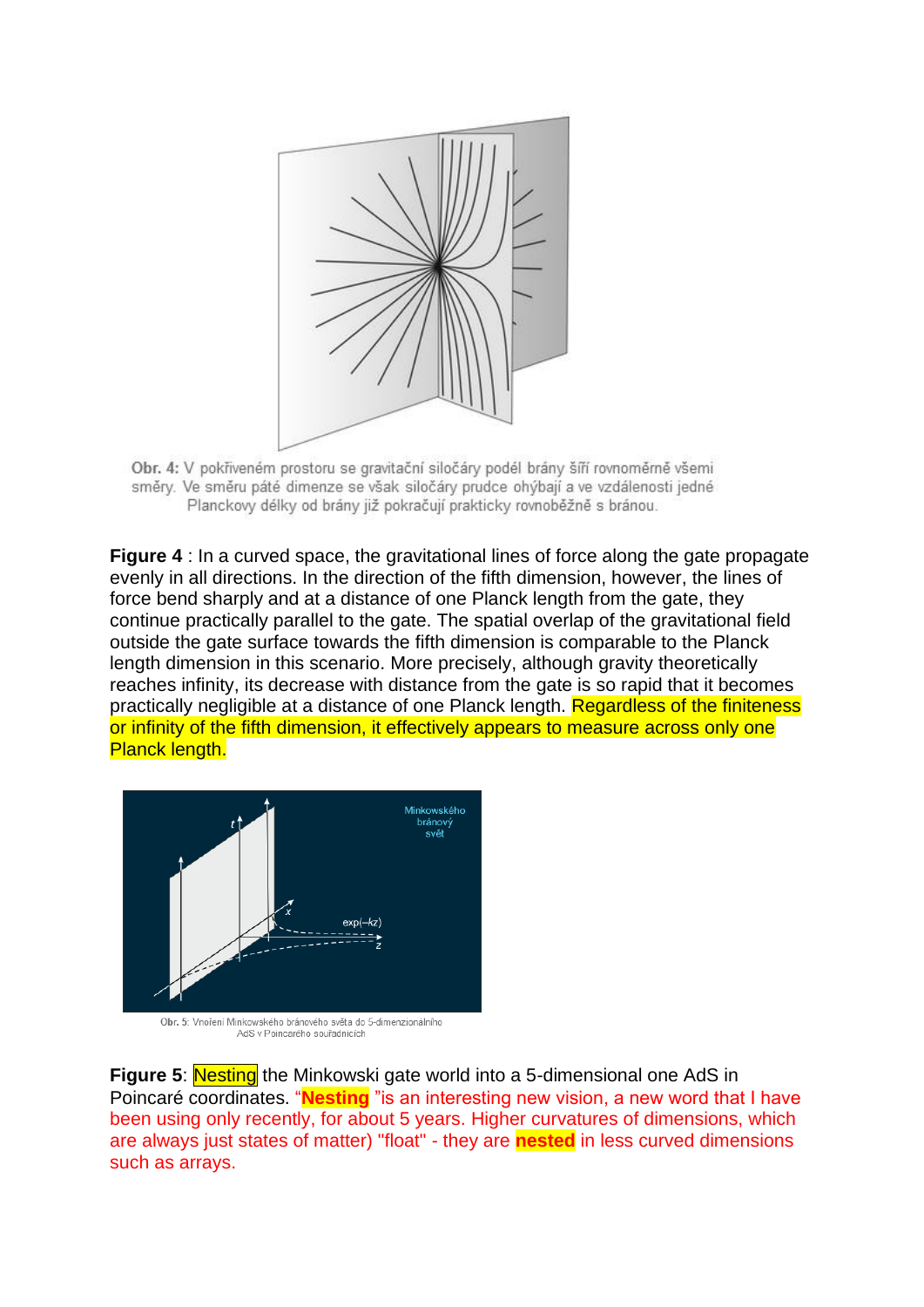# **Kaluz - Klein's partners**

When Randall and Sundrum calculated the probability functions of the K-K partners of graviton, they found that these particles interacted at the gates exactly in accordance with the OTR prediction. The first K-K particle they encountered was a particle with zero rest mass (zero momentum in the direction of the fifth dimension) and spin 2, whose probability function is concentrated at the Planck Gate and decreases exponentially from it. As you probably already know, this intangible K-K mode corresponds to a four-dimensional graviton, which mediates normal gravity in four-dimensional spacetime. However, the other K-K modes differ significantly - for each mass value between zero and Planck's mass, there is a corresponding K-K particle of that mass, and the probability function of each of these particles has a significant maximum at another point along the fifth dimension. As we noted in the previous paragraphs, as we travel away from Planck's Gate, we gradually pass through places associated with exponentially declining energy. Each point in the direction of the fifth dimension can be assigned a certain weight, and this weight is associated with the Planck mass already mentioned by scaling at this point. The K-K particle, whose probability amplitude has a maximum at a certain point, carries such a scaled Planck mass. As we travel along the fifth dimension away from the Planck Gate, we gradually encounter K-K particles with a maximum in the region where we are, and these particles are getting lighter. Heavy K-K particles are reported from those areas of five-dimensional space where the rescaled energy is too small, while light particles, on the other hand, are rarely found where there are large numbers of particles with much higher energies.  $\leftarrow$  These parts of the interpretation of "about five-dimensional space" (with scaling of spatial lengths x, y, z to five and time t) are unknown to me, I do not understand and do not trust it… I give up comments.

In my HDV I choose the idea of only 3 + 3 **physical** dimensions, distorted by high ie "strong" curvature = foam of space-time dimensions, or low slight curvature = gravity and other 3 types of fields; And I perceive those **extra dimensions as mathematical dimensions, and in my hypothesis I "transport" them into matter**, into elementary mass particles, ie into coiled-packed packages of dimensions of two quantities, Length and Time. So, due to my ignorance, I consider the  $3 + 3$ dimensions space-time as physical and extra dimensions other as mathematical dimensions.

## **Particle weights of the standard model**

The K-K modes are identical to the particles of the standard model, except that their masses reflect their momentum in the fifth dimension, which is determined by their position in the bulk, as discussed in the previous paragraph. Thus, for each particle of the standard model, there should be many K-K partners with the same charge values but different weights. However, each of these partners lives on a different world in the direction of the fifth dimension. (?) (I do not understand)

Let us now return to the assumption made by Hamed and Dimopoulos (and in fact Juan Maldacena before them) and let the different odors of the particles of the standard model interact with the various gates along the fifth dimension. We will assume that there is one gate at each point of maximum of one of the K-K modes.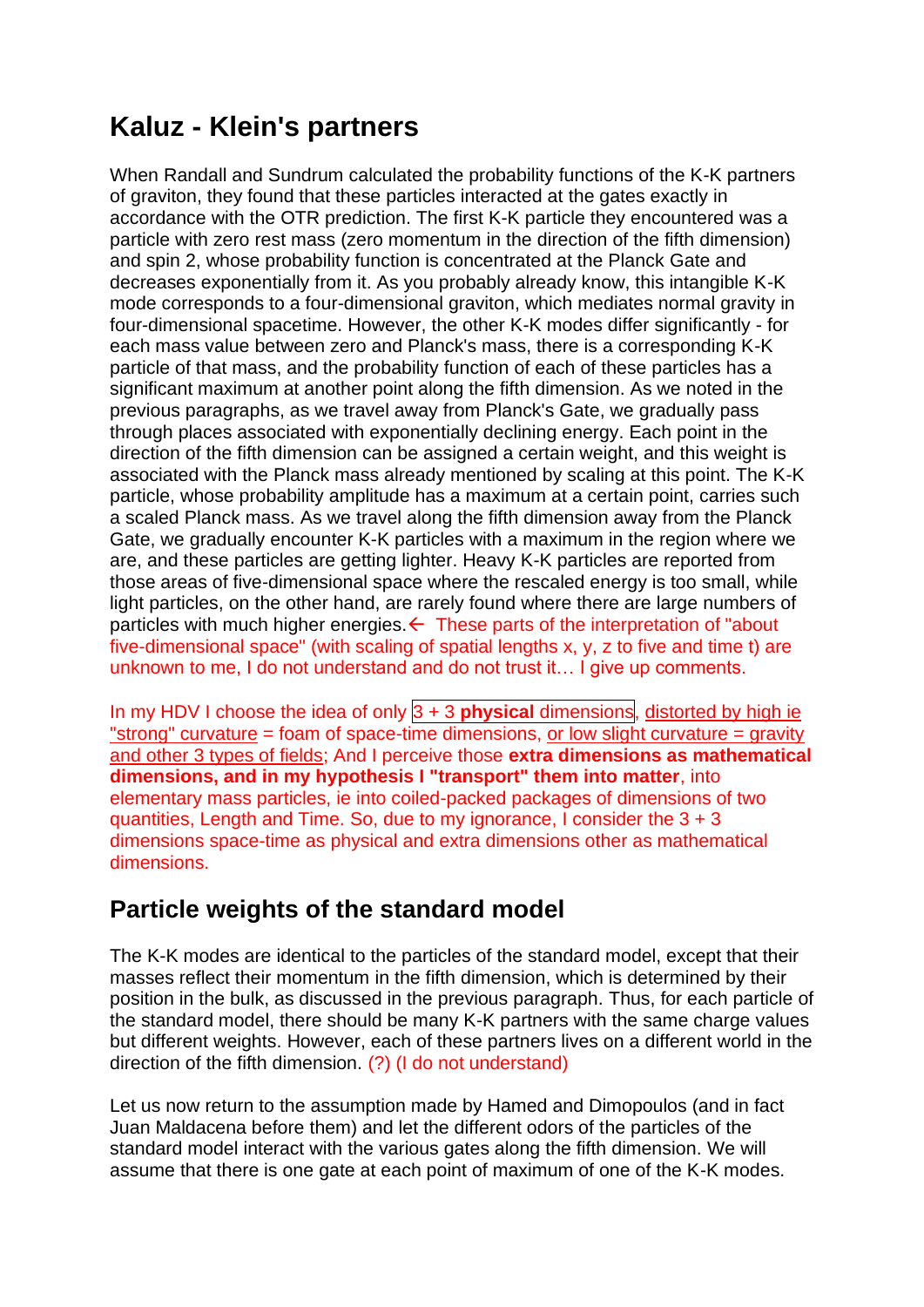On the average of the Planck length, we have countless gates with exponentially decreasing particle energy.



**Obr. 6**: Pokles energie K-K partnerů od jedné brány ke druhé

At the boundary gates in the bulk, the mass of the particles of the standard model is introduced by the mechanism of the calibration hierarchy up to the Planck energy (see the second part druhy dil). However, towards the inner gates, the energy of the K-K partners of each Planck particle gradually decreases due to AdS space-time distortion - see Fig. 6. If there are more gates in the bulk, then for each Planck particle middle of the bulk. This This mass is determined by the distance of the gate, (??) from which the K-K partner comes, since the weight of each additional gate contributes to the distortion of spacetime inside the lump. As the weight of the gates gradually decreases towards the center of the lump, their contributions to the AdS spacetime distortion also decrease. For example, the K-K-partner of the electron comes from a farther gate than the K-K-partner of the top quark. Therefore, the top quark appears to us to be significantly more massive than the electron - see Fig. 7. (I do not understand these considerations. I think it comes more from the realm of fairy tales than from reality itself)



Obr. 7: Metrická funkce exp[-2A<sub>1</sub>(Z)] pro Randallové-Sundrumův kompaktifikovaný model typu l má periodický průběh s periodou sahající od bulku k bulku

**Picture**. 7: The metric function exp [−2AI (Z)] for the Randall-Sundrum compact type I model has a periodic course with a period ranging from bulk to bulk.

The gates can interact with each other more than once, so that one Planck particle can have more K-K partners on the same gate, coming from the interaction of this gate with several differently different Planck gates in the bulk. Although the Higgs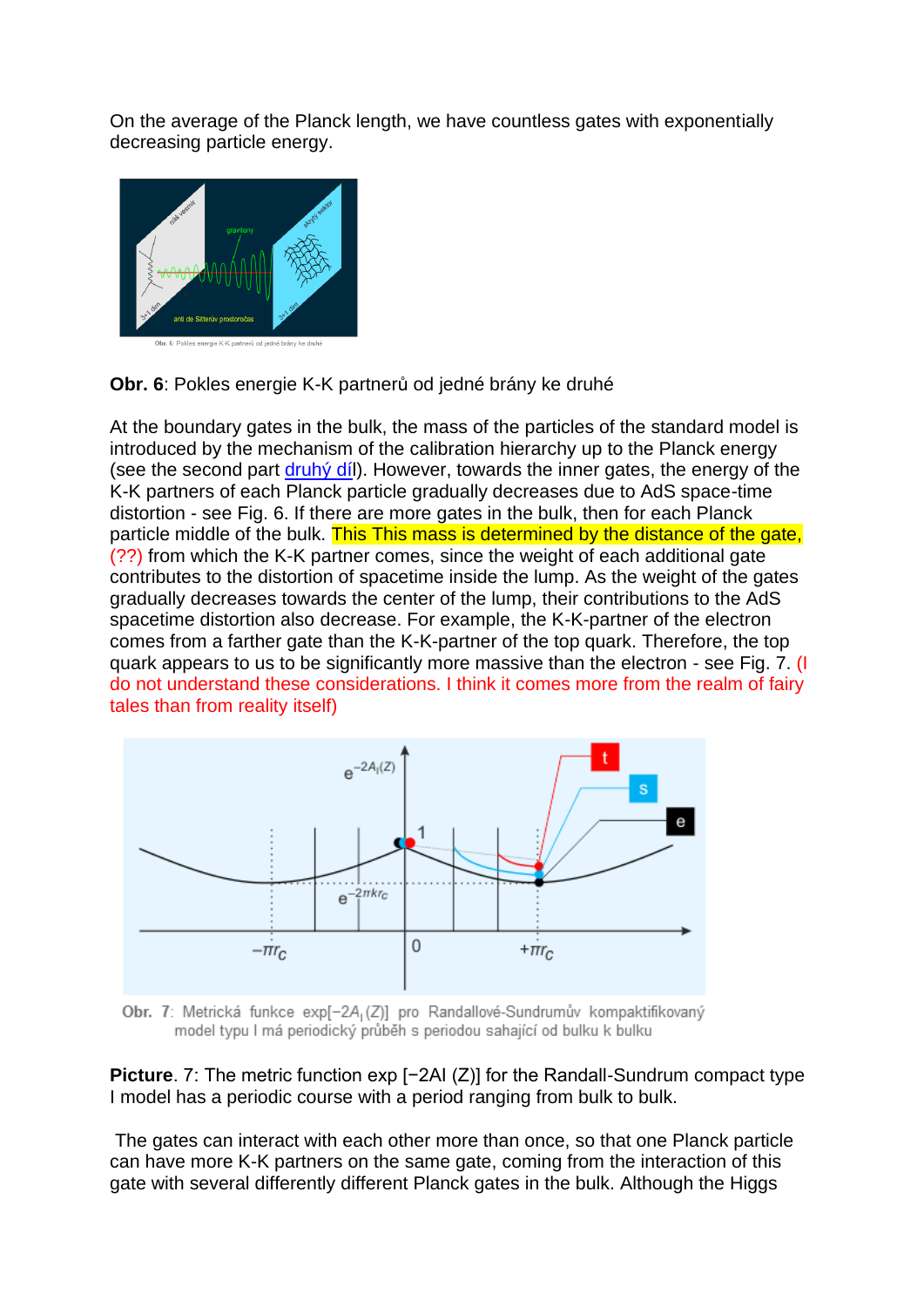particle - the breaker of electroweak symmetry - has an energy of only 126 GeV, the theory connects it with another particle, which is also affected by a strong interaction - with the Higgs boson of the great GUT union, weighing in the order of 1015 GeV. So we have two particles interconnected by GUT symmetry, whose masses differ from each other by 13 orders of magnitude. In GUT theory, these two Higgs particles must act together, because the strong interaction should be interchangeable with the high-energy electroweak interaction in order for the two forces to become comparable. If the strong and weak interactions are unified, then each particle sensitive to the weak interaction (including the Higgs) must have a partner sensitive to the strong interaction. This Higgs boson partner interacts with both quarks and leptons, allowing the proton to decay. . (I don't understand these considerations. I think it comes from the realm of fairy tales rather than from reality itself)

Let's try to plot the particle masses of the standard model - based on the model described above, we expect them to be roughly exponential (unlike the original Hamed and Dimopoulos model of illuminated sequestration, which predicted a power drop with a power corresponding to the dimension). The masses of vector bosons are (as we have already explained) determined by the interaction with the Higgs boson (and are related to its mass in some way - note that the masses of Higgs and vector bosons do not differ by more than a few tens of percent, while the masses of other particles jumping for whole orders).

### **částice hmotnost (keV)**

- e 511 d 3000 u 4000 μ 105658 s 130000 c 1300000 τ 1777000 b 4300000 W 80000000 Z 91000000
- H 126000000
- t 173000000
- 

**Tab**. 1: Particle masses in kiloelectronvolts

Zoul's Table of the Great Pyramid of Barons [http://www.hypothesis-of](http://www.hypothesis-of-universe.com/docs/eg/eg_041.pdf)[universe.com/docs/eg/eg\\_041.pdf](http://www.hypothesis-of-universe.com/docs/eg/eg_041.pdf) ; [http://www.hypothesis-of](http://www.hypothesis-of-universe.com/docs/eg/eg_043.pdf)[universe.com/docs/eg/eg\\_043.pdf](http://www.hypothesis-of-universe.com/docs/eg/eg_043.pdf) These are his original space models [http://www.hypothesis-of-universe.com/docs/eg/eg\\_044.pdf](http://www.hypothesis-of-universe.com/docs/eg/eg_044.pdf) ; [http://www.hypothesis](http://www.hypothesis-of-universe.com/docs/eg/eg_054.pdf)[of-universe.com/docs/eg/eg\\_054.pdf](http://www.hypothesis-of-universe.com/docs/eg/eg_054.pdf) ; [http://www.hypothesis-of](http://www.hypothesis-of-universe.com/docs/eg/eg_101.pdf)[universe.com/docs/eg/eg\\_101.pdf](http://www.hypothesis-of-universe.com/docs/eg/eg_101.pdf) ; [http://www.hypothesis-of](http://www.hypothesis-of-universe.com/docs/eg/eg_102.pdf)[universe.com/docs/eg/eg\\_102.pdf](http://www.hypothesis-of-universe.com/docs/eg/eg_102.pdf) ; [http://www.hypothesis-of](http://www.hypothesis-of-universe.com/docs/eg/eg_103.pdf)[universe.com/docs/eg/eg\\_103.pdf](http://www.hypothesis-of-universe.com/docs/eg/eg_103.pdf) David Zoul never cooperated with me, although I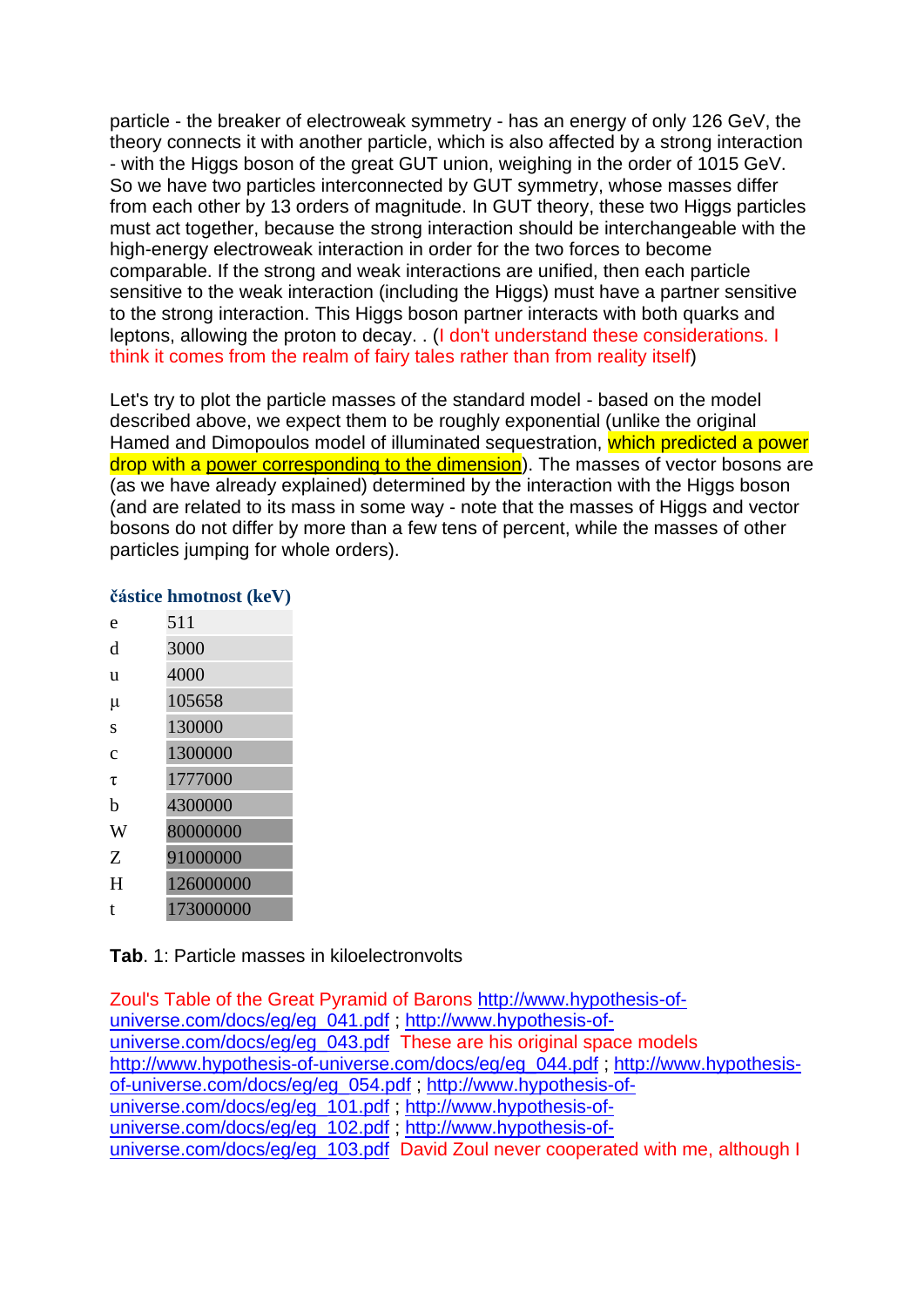### offered it to him. I would like to know how this physicist succeeded in 17 years in the world with his ILČ theory and how far he has worked with other string experts.

If we plot the masses of the particles of the standard model in a semi-logarithmic graph (see graph 1), they should be roughly interpolated by a line that is an image of the exponential in the semi-logarithmic coordinate system. The result is absolutely stunning - at first glance, the completely random-looking particles of the standard model particles suddenly make good sense - they oscillate around the exponential function exactly as predicted by the gate model described above. Whose gate model ??





We are immediately attracted by the fact that the deviations from the exact exponential have a kind of step character. This suggests that certain small groups of particles in the standard model interact with the same gateway. I have marked these groups in grayscale in Table 1. Individuals within groups differ relatively little in weight, and the differences can be explained by slight differences in the cloud structure of the calibration bosons, which according to the standard model make up the bulk of the mass of each of the considered particles. The particles in each group can therefore be replaced in the first approximation by a single imaginary particle, carrying the mass calculated in the first approximation as the arithmetic average of the masses of all particles in the group and thus interacting with the same gate as the real particles of the group. The result is shown in Graph 2. There can no longer be the slightest doubt about the exponential dependence.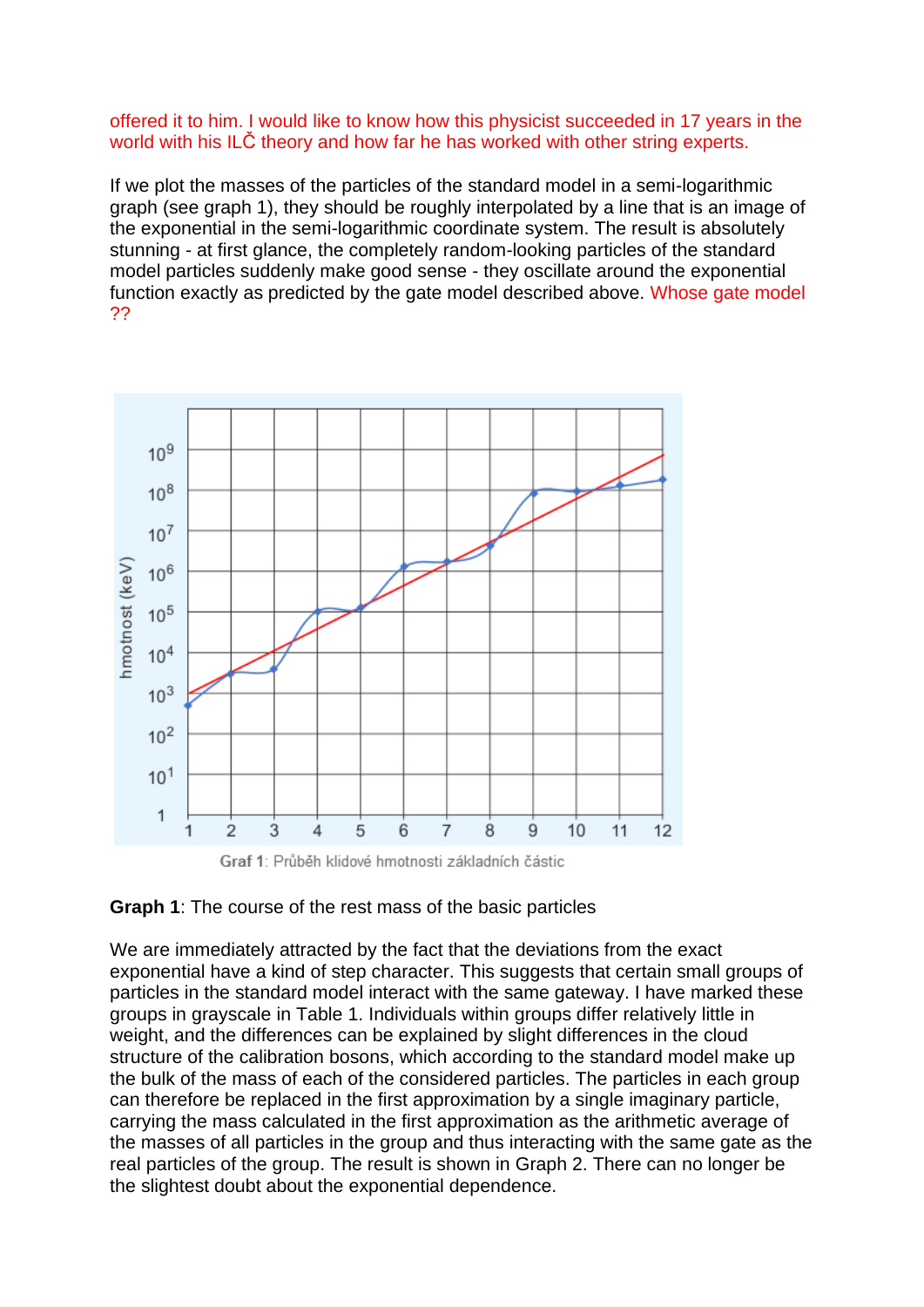| částice                      | hmotnost (keV) |
|------------------------------|----------------|
| elektron                     | 511            |
| 1. skupina                   | 3500           |
| 2. skupina                   | 117829         |
| 3. skupina                   | 2459000        |
| 4. skupina                   | 117500000      |
| interpolovaný mód 1690097170 |                |

**Tab. 2**: Průměrné klidové hmotnosti (keV) několika různých K-K módů

**Graph 2**: Exponential character of the rest mass of the fundamental particles

We have found \* the shape of the function that potentially predicts, the mass of the particles. By interpolation from graph 2, we find that the next gate, and thus the mass of the next group of particles, lies at a distance of perhaps only one to two TeV. The energy of the LHC superaccelerator at the [CERN](https://www.aldebaran.cz/glossary/print.php?id=495) center in Geneva should reach the predicted particles relatively easily and detect the predicted particles over time. And so up, the head of the nation, the world, behind the discovery of another Higgsboson…

# **Maldacen's duality is back on the scene**

In the fourth part, [čtvrtém dílu](https://www.aldebaran.cz/bulletin/2022_02_ent.php) we mentioned a remarkable feature of AdS space, [AdS prostoru](https://www.aldebaran.cz/glossary/print.php?id=2524) which is the existence of a **dual** four-dimensional theory. When is the emergence of a  $\frac{trial}{}$  four-dimensional theory planned? Juan Maldacena discovered = invented (no discovery but invention) an explicit example of this duality when he noticed that everything that happens in five-dimensional AdS spacetime can be described ((HDV can also be described)) in a dual construction that works in fourdimensional spacetime, where there are extremely strong interactions with special properties. A five-dimensional AdS space with gravity but without gates is equivalent to a four-dimensional theory without gravity. But once we put the gates into the fivedimensional theory, the dual four-dimensional theory suddenly becomes enriched by gravity. And as soon as you put a cauldron of water into Hell without hell, Hell will suddenly be enriched by the devils…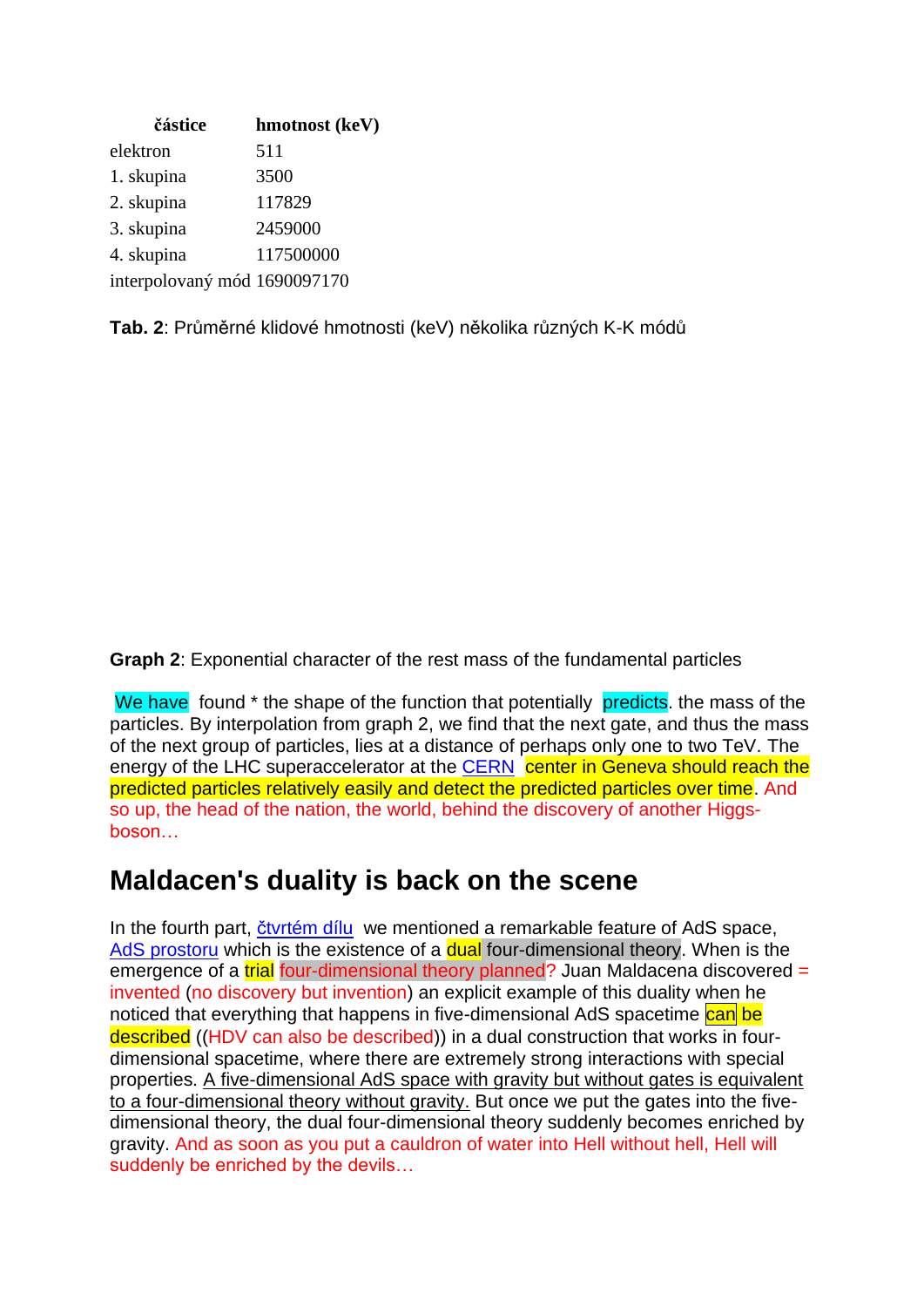We have shown that an object traveling along the fifth dimension would grow or shrink in a four-dimensional world. In the third part, [třetím dílu](https://www.aldebaran.cz/bulletin/2021_45_hol.php) we saw that a four-dimensional flat and simply continuous universe is a dual five-dimensional curved geometry with a toroidal topological structure. [http://www.hypothesis-of-universe.com/docs/c/c\\_423.gif](http://www.hypothesis-of-universe.com/docs/c/c_423.gif) In this topology, [topologii](https://www.aldebaran.cz/glossary/print.php?id=354) the individual gates are represented by separate toroidal concentric layers, the small section of which is shown in Fig. 8. The need to stretch, or on the contrary, the shrinkage of dimensions during bulk travel between individual concentric toroidal gates. ((Bulks and toroidal gates, .. these are still just abstract fabrications. Similar abstracts when I present in my HDV, this is despised  $\ldots \rightarrow$  [http://www.hypothesis-of](http://www.hypothesis-of-universe.com/docs/c/c_437.jpg)[universe.com/docs/c/c\\_437.jpg](http://www.hypothesis-of-universe.com/docs/c/c_437.jpg) ; [http://www.hypothesis-of-universe.com/docs/c/c\\_426.jpg](http://www.hypothesis-of-universe.com/docs/c/c_426.jpg) ; [http://www.hypothesis-of-universe.com/docs/c/c\\_427.gif](http://www.hypothesis-of-universe.com/docs/c/c_427.gif) ; [http://www.hypothesis-of](http://www.hypothesis-of-universe.com/docs/c/c_423.gif)[universe.com/docs/c/c\\_423.gif](http://www.hypothesis-of-universe.com/docs/c/c_423.gif) ; [http://www.hypothesis-of-universe.com/docs/c/c\\_421.gif](http://www.hypothesis-of-universe.com/docs/c/c_421.gif) ))

If we realize that each gate must contain the same number of elementary Planck cells (in Fig. 8 with subtracted one dimension, therefore, each concentric surface contains the same number of elementary Planck surfaces), then these cells must appear differently sized at different gates from a five-dimensional point of view. .**O.K.** However, since the Planck cell is a basic invariant and measure of size in space, each object that would like to move from one gate to another would have to adjust its size to the conditions prevailing at the target gate so that the number of its Planck volumes is maintained, see Fig. 1. fourth part. [čvrtého dílu.](https://www.aldebaran.cz/bulletin/2022_06/toroids.jpg) 



Obr. 8: Prostoročasové čtyřbrány v pětirozměrné duální teorii se efektivně chovají jako série soustředných toroidů uvnitř toroidů. Zdroj: YT/Nueva Teoría del Todo.

**Figure 8** : Spatio-temporal gates in five-dimensional dual theory behave effectively as a series of concentric toroids within toroids. Source: YT / Nueva Teoría del Todo.

Hypergroups In the dimensional reduction, which we have simplified our 4D spacetime to a two-dimensional toroidal surface, the whole matter can be imagined relatively easily. But is it possible to imagine the five-dimensional space of worlds described in this work without dimensional reduction? And that's the problem. To this day, physicists have not dared to read the HDV, and thus think about "unpacking" the dimensions and "packing" the dimensions. If we know that the Universe began "our variant of the genesis" after the Bang with dimensions = boiling vacuum of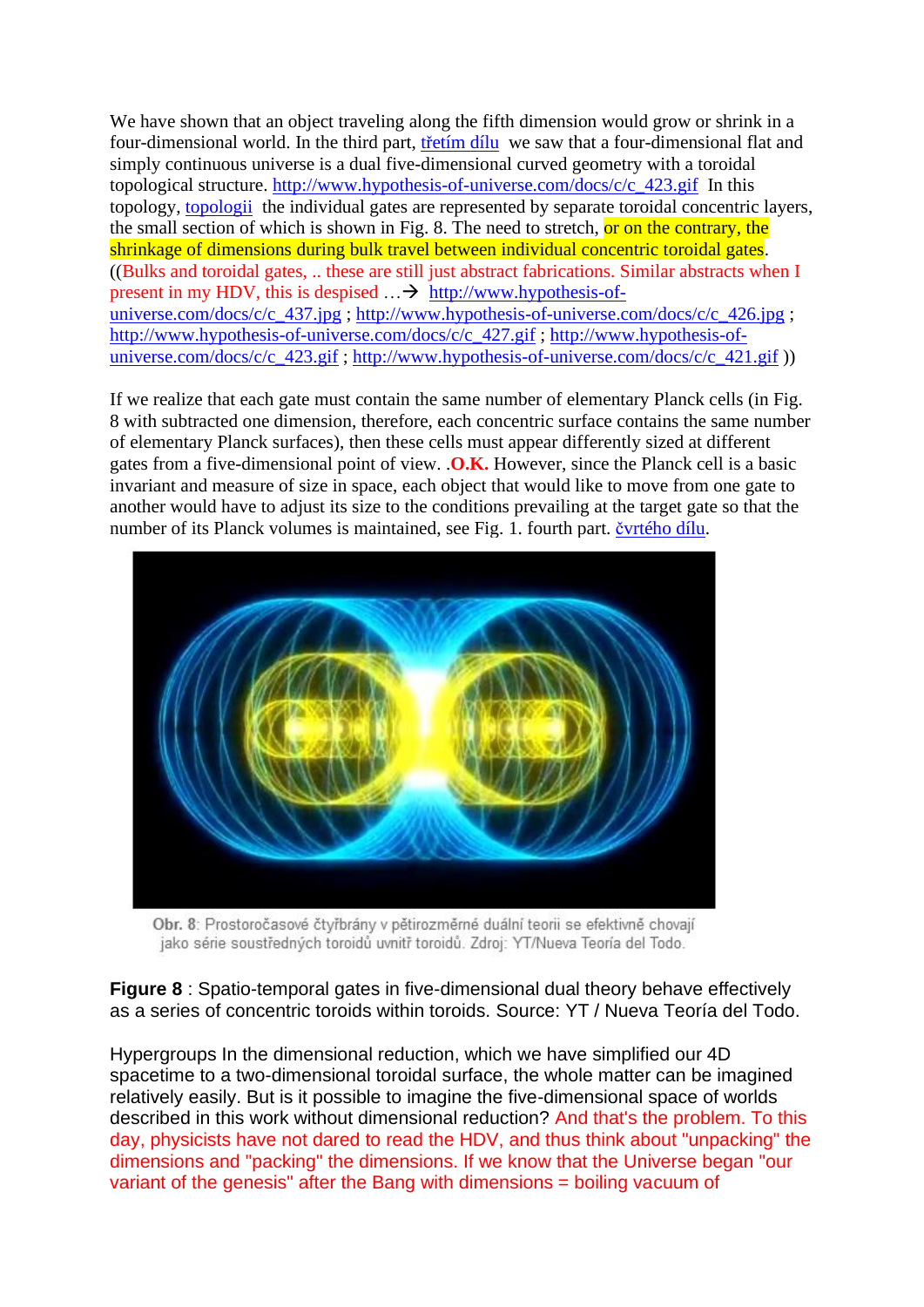dimensions, that this initial state of "our" Universe began to expand, I say "expand", then this chaotic foam of crooked dimensions could also become " local places (physics calls them "quantized space, or quantized space-time) and so if physics understands = packages from  $3 + 3$  spatiotemporal dimensions... why physics could not finally understand and study the possibility of packing dimensions into formations that will have the nature and properties of elementary particles of matter, simply such formations WILL BE MASS. Why do science-physicists only research here about the "dimensional reduction" of the length quantity and do not study whether or not time has dimensions? … Of course, for the purpose of being the building blocks of that matter.\*\* In the space of worlds without dimensional reduction (**reduction of length dimensions**), the concept of p-dimensional membranes (p-gates) loses its meaning. Opinion is one thing and reality is another. Why does the physicist try for a multidimensional "space"? I'm trying 3 + 3d time-space. The higher dimensions are then only incorporated into matter. But the space-time 3 + 3Dimensional is presented **in two states of curvatures**, ie opposite states of extremes such as **a)** totally flat straight Euclidean as a raster, network, 3 + 3D yarn and… and **b)** in the extreme in the form of very crooked, ie foam, boiling dimensions that can be packaged and then can be called a situation that are **n + m dimensional**. *Geometric reality* is up to **3+3D**… and higher extra dimensions,, they are only "packed" into states, the name is *mathematical reality* of dimensions, which we call matter. We use the term hypergroup instead. Well, good. So the n + m states of dimensional space-time will be called "hypergroups". (?!)

### **Obr. 9**: Hypergrupy

For a while, we still reserve a dimensional reduction for the first introduction, this time only one spatial dimension. To this day, you did not examine the number of time dimensions **((\*\*))** [http://www.hypothesis-of-universe.com/docs/c/c\\_005.jpg](http://www.hypothesis-of-universe.com/docs/c/c_005.jpg) Figure 9 shows two-dimensional analogies of the space cells marked in black. All cells belonging to the so-called. **Our hypergrup**. Cells that are transferred to the vector θ to our hypergrup, for whose size pays

### $\theta = k \lambda_{\rm h}$ , (5)

Where to {1, 2, ..., ℓH / λH - 1}, form foreign hypergrup - parallel world. Number θ We call a hypergroupar barrier between two different hypergrups, or in an **Interthyproper barrier.** As the whole situation in 3D-perspective shows Figure 10. If we are considering the translation of hypergrup only after horizontal and vertical, as indicated in the previous interpretation, then we receive a total of 6 adjacent hypergrup in our immediate vicinity. If we are not yet translation of planar diagonals, added to these six nearby hypergrets 8 (see Fig. 11 on the left). If we transface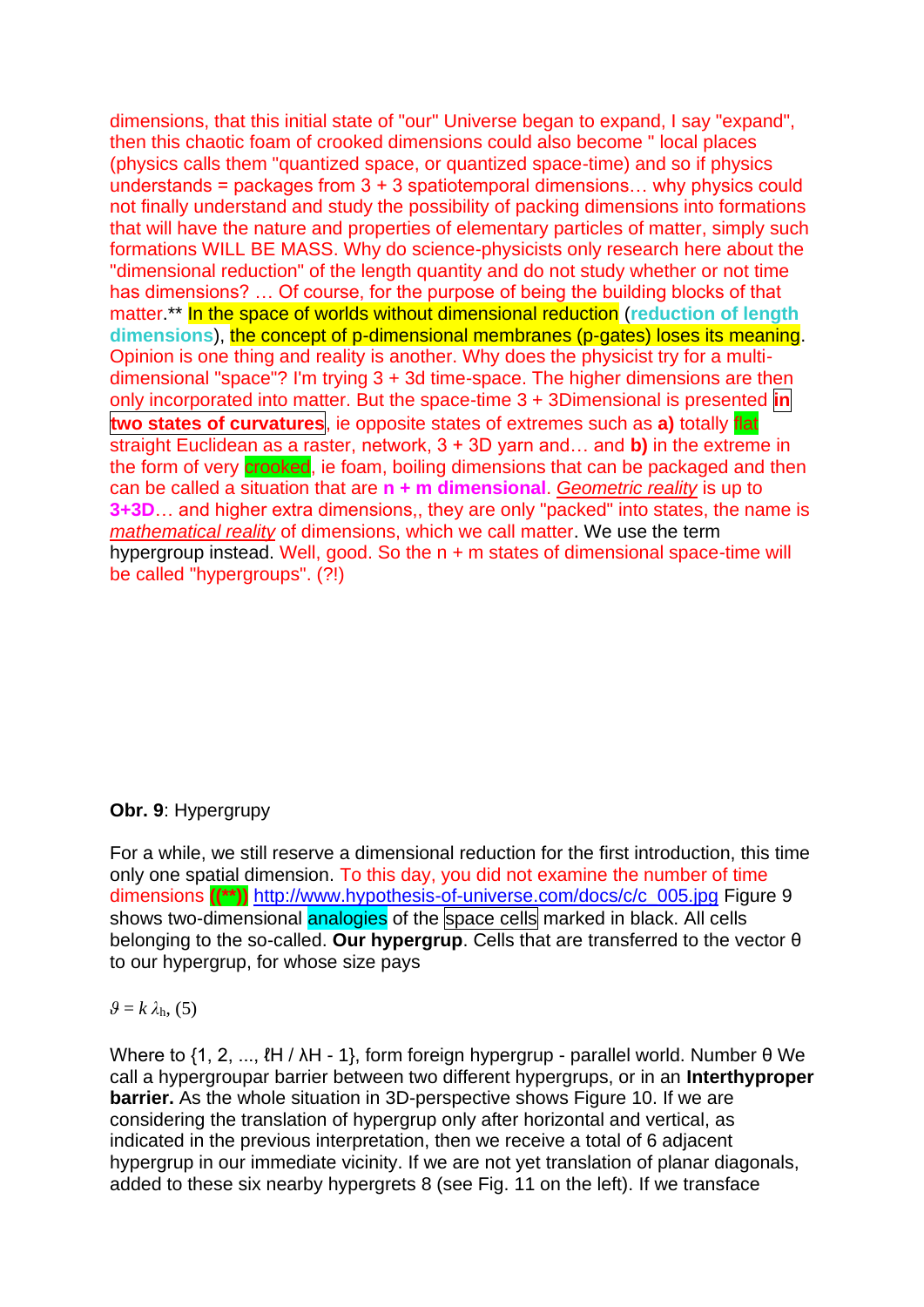hypergrup on spatial diagonals, as shown in Figure 11, we get 8 hypergrup in our close proximity.



Obr. 10: Lineární interhypergrupární translace



Obr. 11: Planární (nalevo) a prostorová (napravo) interhypergrupární translace

In total, we have 22 hypergrups that are from our separated by the thinnest possible interypyrrzergary barrier. In the space, it can be imagused to run more parallel more programs. The situation can be recalled when we have more monitors at home to one computer. We could then follow each of these monitors largely independent progress of each of the running programs. Just such a program displayed on one of the monitors represents in our analogy hypergrupy α End.

===============================================================.

JN, comment from 11.02.2022 English-translator 05.04 - 10.04 2022

#### **((\*\*)) 03.02.2022**

 $3 + 3d$  space-time

Contemporary physics demonstrates time imperfect. Time is quantity = phenomenon of existential, is not removable, indestructible, irreplaceable, universvroný. It's the name of that quantity. And only after he appeared on the scene "as a state of being", the quantity is collected into three dimensions and into the common "time-space" ..., while still in this situational position it is not yet a flow of time, nor no ticking ... It's "stop-status". Also, when after the time dimensions (even longitude) starts to wander = shifting "cursor" = material subject, then it can only be talked about the flow-flow of time, so it can talk to the "observer". Note: If we all seem to be the pace of time ("some" observed) is the same in all directions, respectively in three spatial axes **x \*, y \*, z \*,** then it is strange, but it is similar As with 3D space, which is also "expanding" "" at each point of the universe. So, the cursor moves the same interval on all three length dimensions. Thereafter, there is such a ratio *"Expanding the length interval - shift the cursor on three length dimensions" to "time interva*l Digge - shift